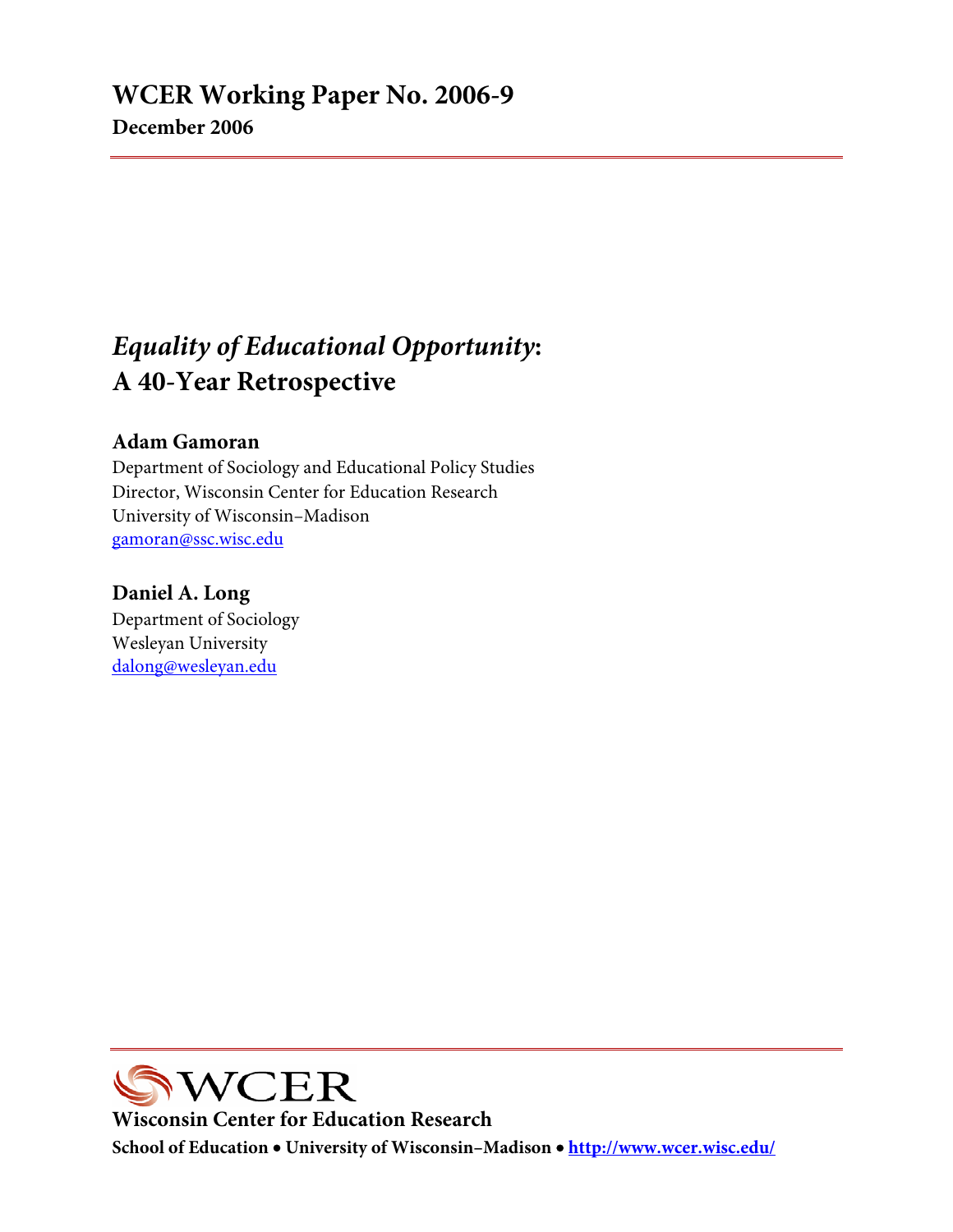Copyright © 2006 by Adam Gamoran and Daniel A. Long All rights reserved.

Readers may make verbatim copies of this document for noncommercial purposes by any means, provided that the above copyright notice appears on all copies.

WCER working papers are available on the Internet at [http://www.wcer.wisc.edu/publications/](http://www.wcer.wisc.edu/publications/workingPapers/index.php) [workingPapers/index.php](http://www.wcer.wisc.edu/publications/workingPapers/index.php). Recommended citation:

Gamoran, A., & Long, D. A. (2006). *Equality of Educational Opportunity: A 40-year retrospective* (WCER Working Paper No. 2006-9). Madison: University of Wisconsin–Madison, Wisconsin Center for Education Research. Retrieved [e.g., December 15, 2006,] from <http://www.wcer.wisc.edu/publications/workingPapers/papers.php>

The research reported in this paper was supported by the William T. Grant Foundation and by the School of Education at the University of Wisconsin–Madison. Any opinions, findings, or conclusions expressed in this paper are those of the authors and do not necessarily reflect the views of the funding agencies, WCER, or cooperating institutions.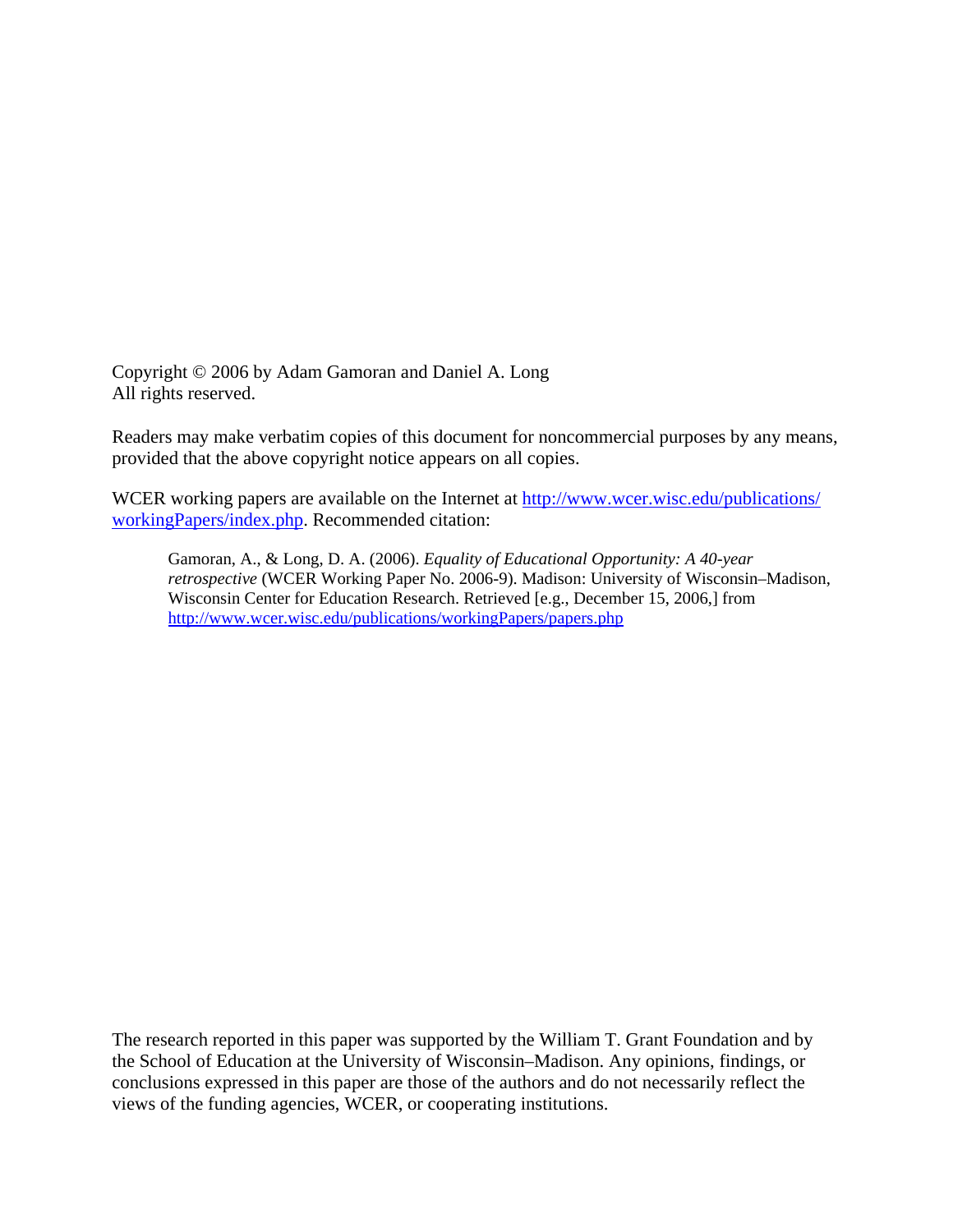# *Equality of Educational Opportunity***: A 40-Year Retrospective[1](#page-2-0) Adam Gamoran and Daniel A. Long**

Guess what Coleman's found? Schools make no difference; families make the difference. —*S. M. Lipset to D. P. Moynihan, as quoted by Hodgson (1975, p. 22)*

These words captured the popular perception of the new report by James Coleman and his colleagues, *Equality of Educational Opportunity* (Coleman et al., 1966). Released on July 4, 1966, in a vain attempt to avoid publicity for what were regarded as politically intemperate findings, the report was supposed to document what most assumed to be true: poor and minority children performed poorly in school because their schools lacked resources. Instead, the Coleman report (as it became known) discovered that differences among schools in average resources were not nearly as great as expected, and the impact of school resources on student achievement was modest compared to the impact of students' family backgrounds. Of course, this did not mean that "schools make no difference"; in fact, as subsequent research has shown, schools matter a great deal for student learning. However, Coleman's findings indisputably documented that *variation between schools* in their resource levels mattered little for *variation among individual students*, a result that remains the seminal finding in U.S. sociology of education.

*Equality of Educational Opportunity* (EEO) has inspired decades of research on school effects, on the impact of socioeconomic status (SES) on achievement, and on racial and ethnic disparities in academic achievement. The purpose of this paper is to take stock of EEO from the vantage point of 40 years later. First, we examine the main findings of EEO and consider whether they still hold in light of subsequent research and changing times. Second, we reassess the debate over whether the findings of EEO hold internationally. Third, we discuss the implications of the Coleman report and subsequent studies by Coleman for the debate over school choice and vouchers. Fourth, we discuss changes over the past 40 years in concepts of equality of educational opportunity, including those reflected in contemporary education reform policies in the U.S. We conclude with comments about the implications of EEO and school effects research for the prospects of equal opportunity in education.

Since its publication, EEO has been cited in academic journal articles more than 2,700 times. Figure 1, based on the *Social Sciences Citation Index* (1966–81) and on a compilation of the *Social Sciences Citation Index*, the *Science Citation Index*, and the *Arts and Humanities Citation Index* (1982–2005), shows that the citation peak was in 1975, with references in 132 academic journal articles. Annual citations dropped subsequently, with about 106 citations per year in the 1970s; 71, in the 1980s; and 48, in the 1990s. In the late 1990s, citation counts rose again and have averaged over 55 citations per year since 2000. Clearly, contemporary scholars continue to reference EEO as they pursue new work on schools and achievement.

 $\overline{a}$ 

<span id="page-2-0"></span><sup>&</sup>lt;sup>1</sup> This paper was prepared for *Education and Equity: International Perspectives on Theory and Policy*, to be published by Springer.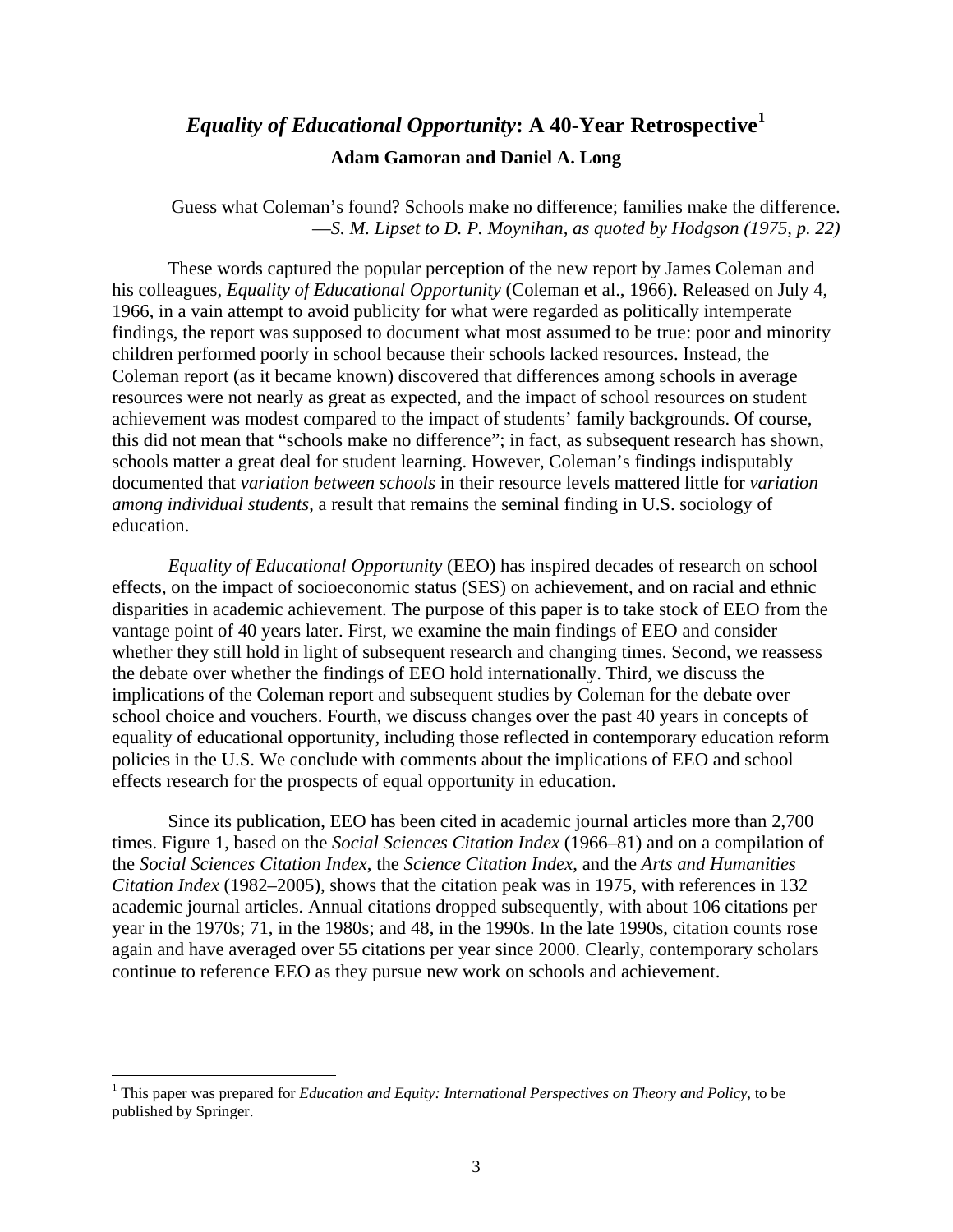



(Sources: Institute for Scientific Information, 1979a, 1979b, 1983, 1987; Thompson Scientific, 2005)

# **Do the Main Findings of EEO Still Hold?**

The most cited contribution of EEO is probably the debate it provoked about the relative effects of school resources and family background on achievement. However, the report provided groundbreaking research in several other areas, including the salience of school segregation and the size of White-minority gaps in student achievement. In this section, we review Coleman's findings in each of these three areas and examine the extent to which they remain valid today.

# *School Segregation*

As expected, Coleman found that schools in the late 1960s were highly segregated. Of all racial and ethnic groups, White students were the most segregated, with 80% of  $1<sup>st</sup>$ - and  $12<sup>th</sup>$ grade White students attending schools that were 90–100% White. Among minority groups, Blacks were the most segregated, with  $65\%$  of Black 1<sup>st</sup>-grade students attending schools that were mostly Black. The highest levels of segregation for Blacks and Whites were in the South. Noting that the 1954 *Brown v. Board of Education* Supreme Court decision declared that separate schools for Blacks and Whites are inherently unequal, EEO reported that by this standard, "American public education remains largely unequal in most regions of the country,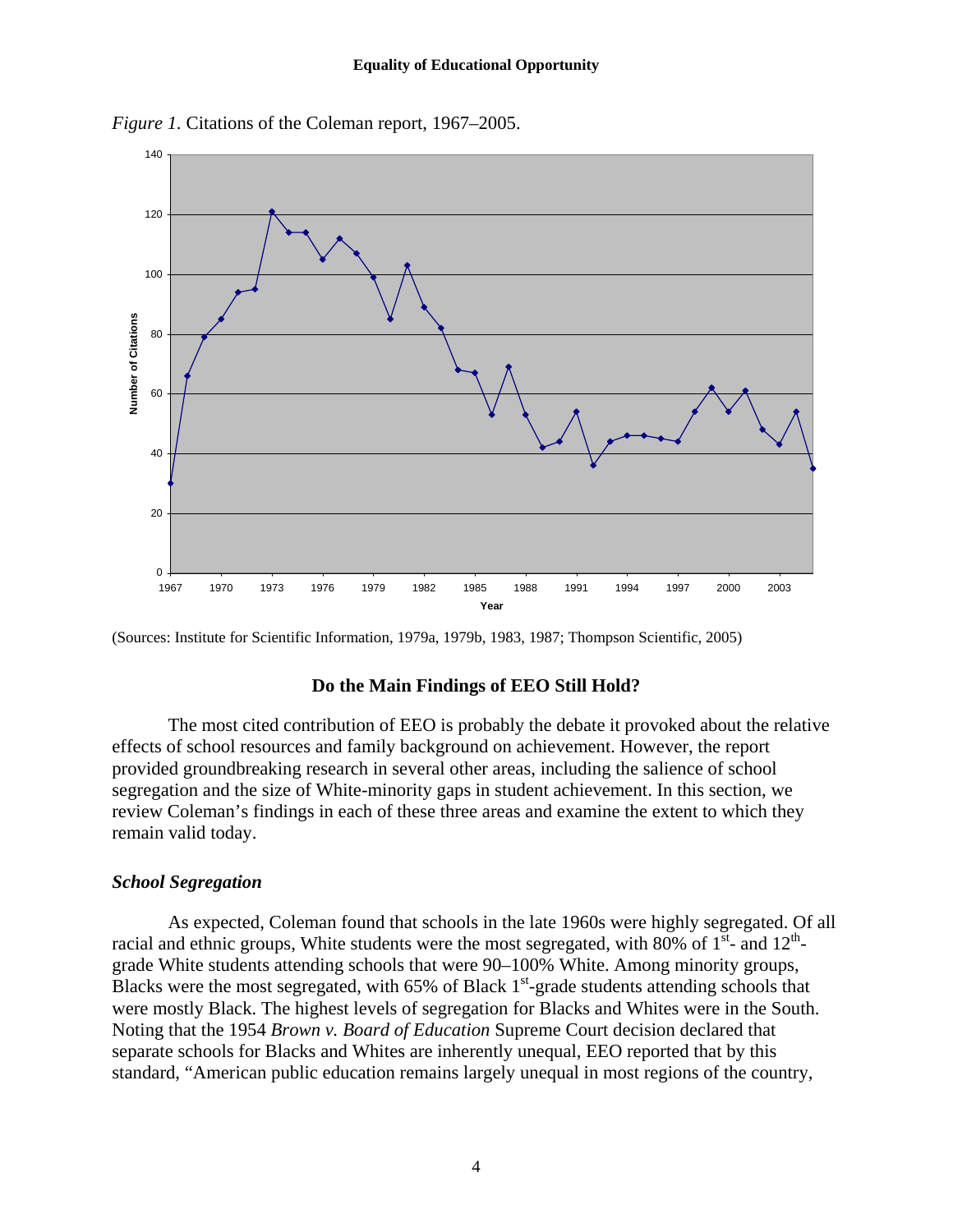including all those [regions] where Negroes form any significant proportion of the population" (Coleman et al., 1966, p. 3).

Racial segregation in U.S. schools has gone through significant changes since the Coleman report. From 1954 through the 1970s, legal segregation was eliminated, and Black-White school segregation in the South dropped dramatically. In 1954, 99.99% of Southern Blacks were enrolled in schools that were composed of 50–100% minority students. This percentage declined to 86.1% in 1967–68 and reached a low of 57.1% in 1986–87, but then rose to 67.3% by 1998–99 (Orfield, 2001, p. 29). Changes in segregation were not as sharp in the nation as a whole, with the percentage of Blacks enrolled in 50–100% minority schools at 76.6% in 1967**–**68, dropping to 63.3% in 1986–87, and rising to 70.2% in 1998–99 (Orfield, 2001, p. 33). Nationally, the percentage of Blacks enrolled in 90–100% minority schools was at 64.4% in 1967–68, declined to a low of 32.2% in 1986–87, and rose to 36.6% in 1998–99 (Orfield, 2001, p. 31).

While there was a dramatic drop in school segregation in the Southern U.S. and a significant decline in the proportion of Blacks in 90–100% minority schools in the nation as a whole, the gains in desegregation peaked in the 1980s and were partially reversed in the 1990s. Many school systems experienced resegregation in the 1990s, leading to a reversal of a large portion of the gains that occurred from 1954 to the 1980s (Orfield & Eaton, 1997). Resegregation occurred in part because of growing minority enrollments, but also because the courts have declared that school systems have moved from "dual" to "unitary" status—that is, that they are no longer segregated through any action of the school system. As a result, districtwide desegregation programs have been dismantled, and schools have become more segregated (Orfield, 2001; Clotfelter, 2004; Gamoran & An, 2005).

In sum, school segregation has undergone shifting and contradictory changes over the last 40 years. In the nation as a whole, Blacks are about half as likely to be located in all-Black schools as they were in 1967–68. Still, more than a third are schooled in such racial isolation. Moreover, as the  $21<sup>st</sup>$  century begins, the proportion of Blacks enrolled in predominantly minority schools has nearly returned to the levels described in EEO.

#### *Achievement Gaps*

A major portion of EEO examined the racial and ethnic gaps in student achievement. The authors found that among students who stayed in school until  $12<sup>th</sup>$  grade, about 85% of Blacks scored below the average for Whites. On average, Blacks scored a standard deviation below Whites in academic achievement. In the 40 years since the Coleman report, this gap in achievement has narrowed. Trend data from the National Assessment of Educational Progress (NAEP) shows that the Black-White reading gap among 17-year-olds in 1971 was 1.2 standard deviations. This gap fell to 0.69 by 1996. There was a similar decline in the gaps in mathematics from 1.33 to 0.89 standard deviation units (Jencks & Phillips, 1998, p. 3).

The declining achievement gaps, however modest, occurred during the 1970s and 1980s; during the 1990s, the Black-White gap actually increased and then dropped slightly at the close of the century. As of 2004, the gaps for 17-year-olds in math and reading and 13-year-olds in reading were larger than in 1990. Between 1990 and 2004, the gap for 9-year-olds declined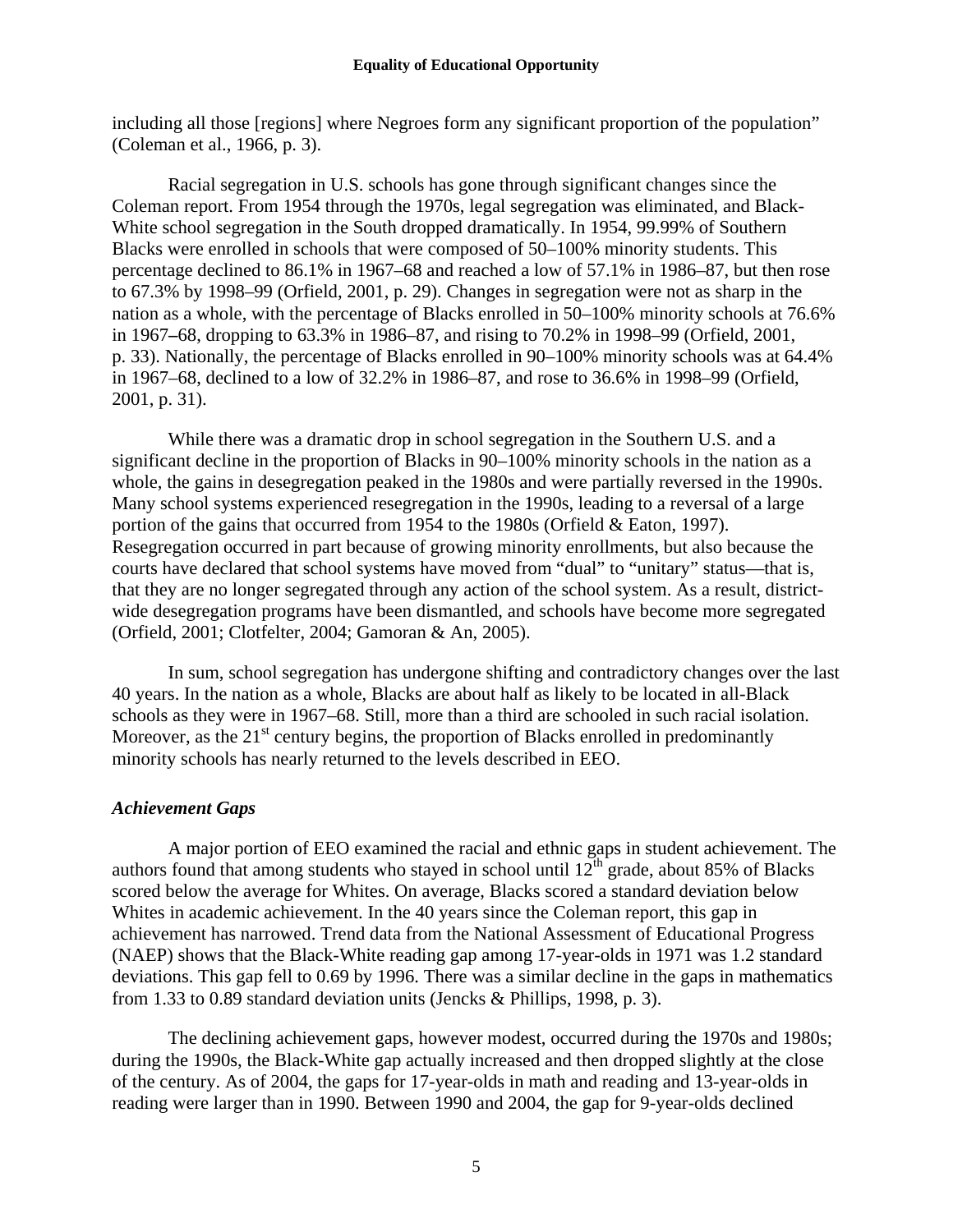slightly. The Black-White gap in NAEP reading scores for 13-year-olds was 39 in 1971; it declined to an 18-point difference in 1988 and then rose to a 22-point difference in 2004. The Black-White gap in NAEP math scores for 13-year-olds followed a similar pattern, with a gap of 46 in 1971 that declined to a 27-point difference in 1990, rose to 32 in 1999, and then returned to a 27-point difference in 2004 (Perie, Moran, & Lutkus, 2005).

Noticeably, the cessation of the decline in achievement gaps coincided with the rollback of school desegregation: as school desegregation was largely halted in the late 1980s, the Black-White achievement gap stopped declining. It seems likely the two are causally linked, although that has not been conclusively documented. Peer composition was the only school resource in EEO that *did* yield a significant impact—Black students who had more White classmates tended to score higher, a finding that has been sustained in subsequent studies—but again, the impact was modest compared to the wide range of variation within schools. Grissmer, Flanagan, and Williamson (1998) concluded that the benefits of desegregation for the overall decline in the Black-White achievement gap were limited to the South in the 1970s; otherwise, desegregation has not been a prominent source of changes in the achievement gap.

The Coleman report also found higher achievement for both low- and high-SES students was associated with a higher average SES student body. The findings on composition were used extensively to promote policies that would increase both racial and socioeconomic integration of schools. The findings were part of the reason for Coleman's initial support for busing and his support for policies that increased the socioeconomic integration of schools. Coleman later dropped his support for busing, believing it led to "White flight"—that is, Whites' departure from cities to escape busing plans (Coleman, Kelly, & Moore, 1975). However, longer term research has suggested that busing affected the pace but not the ultimate extent of changes in White urban school enrollments (Wilson, 1985).

#### *School Effects*

The most controversial finding of the Coleman report was that school resources had surprisingly little effect on educational outcomes once family background was controlled. Coleman et al. attempted to measure the effects of schools by examining an indicator of learning (performance on standardized tests) and the inputs that went into schools to produce learning. This model is called an *education production function* or *input-output model*. In this model, schools are considered "black boxes," and the activities that occur within the schools are unexamined. Users of this model consider that with adequate variation and accurate specification of inputs and outputs, a researcher can determine what mix of inputs will best improve academic achievement.

Economists have argued that production functions are useful, concise models of schools. The education production function models schools in the same way that economists model firms. Economists argue that they do not need to know how a particular economic process works within a firm in order to model how the firm operates. To know how an economic process works in a particular firm, one need only know the goals of the firm (such as profit maximization), the inputs, and the outputs—and assume that production is the same in all firms. The advantage of this black box model for firms or schools is that it allows for aggregate analyses without requiring an examination of the details of what happens within a particular firm or school.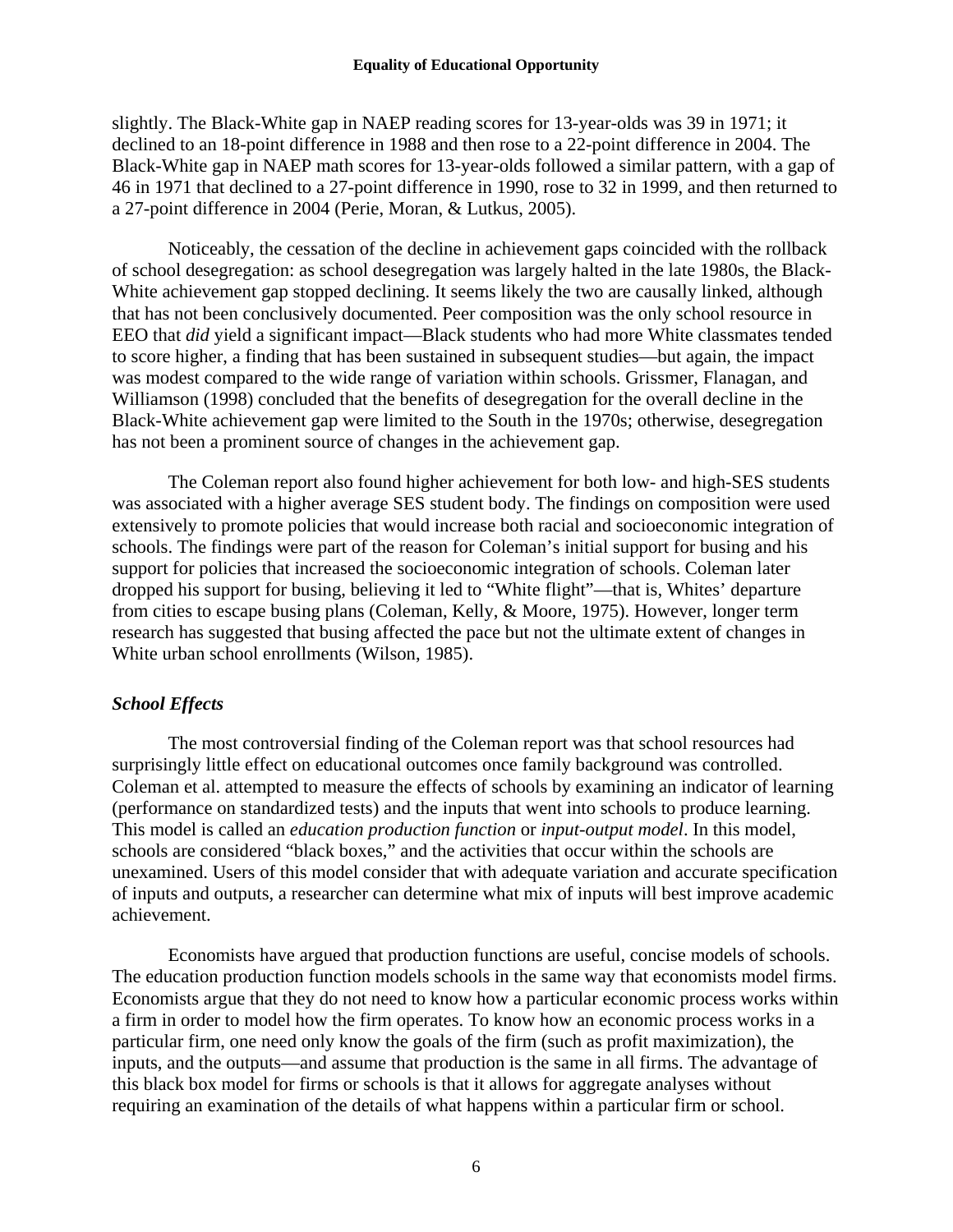The Coleman production function model examined school effects by measuring the proportions of variance in student achievement that could be attributed to school facilities, school curriculum, teacher qualities, teacher attitudes, and student body characteristics. Of these five sets of school factors, student body characteristics contributed the most to the variance in verbal achievement. For example, among ninth graders, 5% of the variance in verbal achievement could be accounted for by student body characteristics. The next most prominent factor was teacher qualities, accounting for 1% of the variance in verbal achievement. For ninth graders, all five sets of factors accounted for only 8% of the variance, compared to 38% of the variance accounted for in a model with the five school factors plus two family background factors and one individual attitude variable (Coleman et al., 1966, p. 312). This pattern was largely consistent across grade levels and demographic subgroups.

Several replications and reanalyses followed shortly after the publication of EEO. Averch, Carroll, Donaldson, Kiesling, and Pincus (1974) reviewed the education production function literature to reexamine EEO's findings. These authors uncovered no consistent findings for school resources. Some studies showed an effect for one set of resources, whereas others showed effects for a completely different set of resources. Most of the studies examined showed that the effect of family background was much stronger than the effect of school resources. Averch et al. (1974) concluded that there did not seem to be much value to paying a premium for smaller class size or teacher experience or advanced degrees.

Over the years, many scholars have critiqued the Coleman report specifically and the production function literature more broadly. These critiques have included arguments that Coleman's cross-sectional study could not adequately capture causal effects, that Coleman assumed a linear and additive relation between resources and learning, that cross-sectional measures of reading achievement could not distinguish between learning that occurs at home and learning that occurs at school, and that Coleman's estimation of school effects by measures of percent of variance explained were sensitive to assumptions about causal ordering (Sorensen & Morgan, 2000; Hanushek, 1979; Hanushek & Kain, 1972; Bowles & Levin, 1968). Two years after the Coleman report, Harvard researchers reexamined the evidence and considered how well the Coleman report withstood various critiques. Mosteller and Moynihan (1972) noted that the most important finding of the Coleman report was that there was relatively little variation in the resources for Black and White schools. This scant variation limits the extent to which school resources can explain differences in achievement between Black and White students. One could conclude that in a country with limited variation in school resources, family background is more closely associated with variance in student performance. This conclusion might be useful for trying to decide between different social policies in the U.S., such as funding schools or adopting a negative income tax; however, it gives a very limited understanding of *how* school resources may affect achievement.

Jencks et al. (1972) argued that the main findings of the Coleman report were that resources varied little among U.S. schools and that affluent peers boosted achievement. These authors examined the Coleman report and found that once the critiques of "sampling procedures, information-gathering techniques, and analytic methods" were taken into consideration, the results "[held] up surprisingly well" (Jencks et al., 1972, p. 70). Smith (1972), in a review of the Coleman report focused on regression coefficients instead of percent of explained variance, came to similar conclusions about the lack of effect of school resources once family background is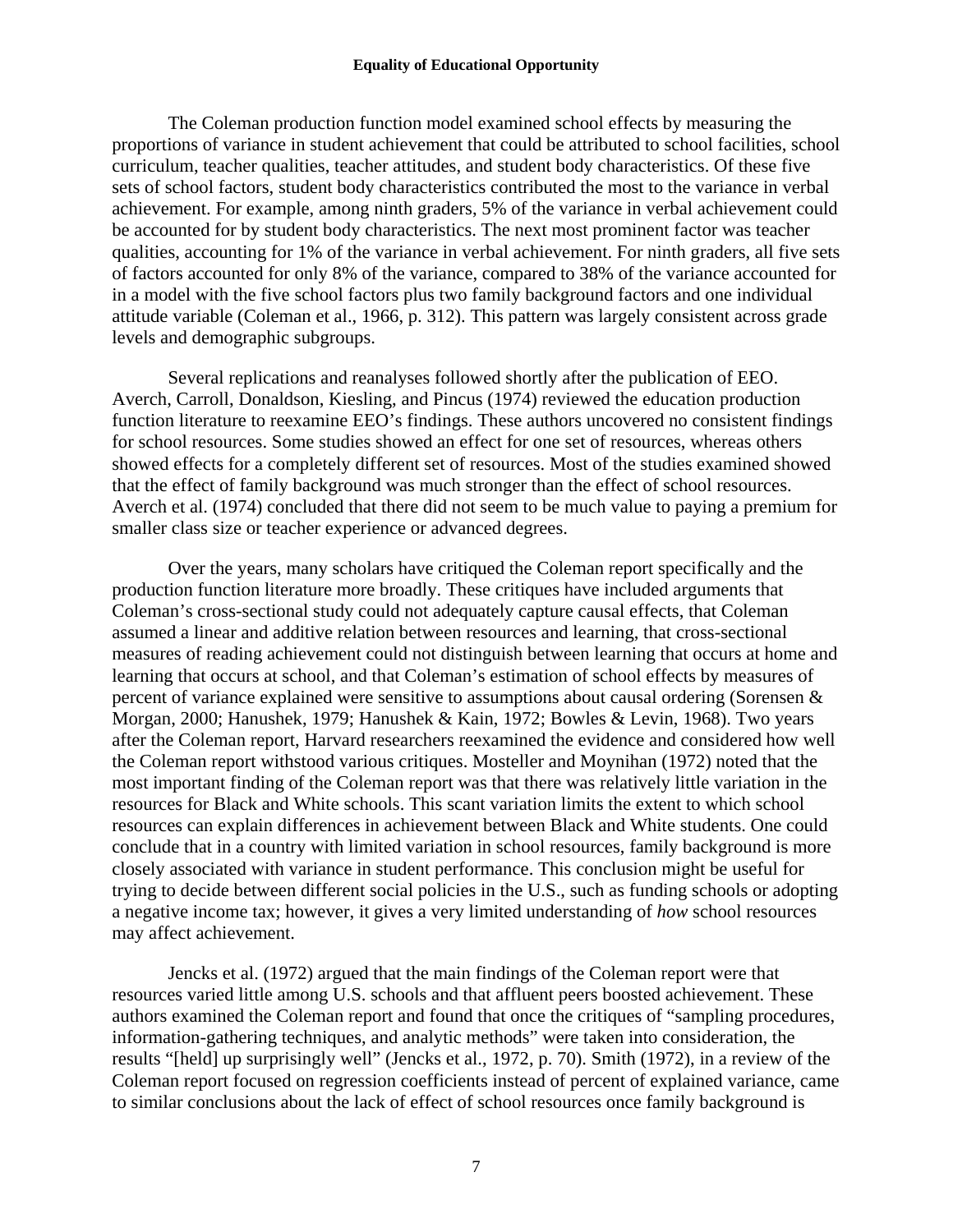controlled. Hanushek and Kain (1972) examined the impact of different causal ordering of the variables in the study and found that the limited effect of school resources persisted.

Early studies of levels of school attainment came up with results similar to those of studies of performance on standardized tests. In their study of the correlates of educational attainment, Jencks et al. (1972) found that school resources had little effect after controlling for family background. Jencks and his colleagues went so far as to argue that educational institutions and educational resources could not address inequalities as long as inequalities remained in parents' income, occupational status, and education.

By the 1990s, hundreds of studies of education production functions had been conducted. Greenwald, Hedges, and Laine (1996a, 1996b) and Hanushek (1997; see also Hanushek, 1989, 1994, 1996) carried out reviews of this literature, with Greenwald et al. finding an effect of school resources on achievement and Hanushek not finding a persistent effect of school resources. The differences between these studies are based primarily on their different criteria for including studies in their meta-analyses, which resulted in different summaries of results. Greenwald et al. were much more selective, excluding or downweighting studies when multiple findings derived from the same data. They also took into account the magnitude and variability of effects across studies, whereas Hanushek tallied positive, negative, and neutral findings. As a result of their more selective scrutiny and synthetic approach, Greenwald et al. found moderate effects of school resources such as teacher's salaries and smaller class size.

Despite their differences, these reviews agreed on three points: (a) in at least some cases, higher levels of resources *are* associated with higher achievement; (b) the qualities of schools that produce these effects are hard to pin down; and (c) the ways in which resources are used is more consequential for achievement than the presence or absence of resources. A potential concern with these conclusions is that they may reflect endogeneity: perhaps schools get more resources, or appear to use resources effectively, when students are high achieving, rather than vice versa. Randomized experiments could get around this concern, but very few have been conducted (Borman, 2002); an exception is the Tennessee class size experiment, which showed that smaller classes raise test scores in the early elementary grades (Finn & Achilles, 1999).

Fixed-effects models of schools or teachers are another approach to production functions that help address endogeneity (e.g., Rivkin, Hanushek, & Kain, 2005). A *school fixed-effects model,* for example, includes a parameter for each school that captures all of its stable characteristics, whether observed or unobserved. Such models cannot indicate *which* school qualities matter, but they can assess whether some schools are more productive than others. These models demonstrate that achievement *does* vary systematically across schools, but that attempts to measure the school attributes that account for achievement variation generally fall short. Similarly, *teacher fixed-effects models* indicate that teacher effects are powerful, but only small portions of these effects have been attributed to specific teacher characteristics (Sanders, 1998; Rowan, Correnti, & Miller, 2002). Rivkin et al. (2005) estimated that an increase of one standard deviation in overall teacher effect (or teacher quality) is worth as much as a 10-student reduction in average class size. These findings bridge the earlier debate between Hanushek (1997) and Greenwald et al. (1996a), achieving a consensus that school and teacher resources do indeed "make a difference," although the contribution of specific measured characteristics of schools and teachers is difficult to detect.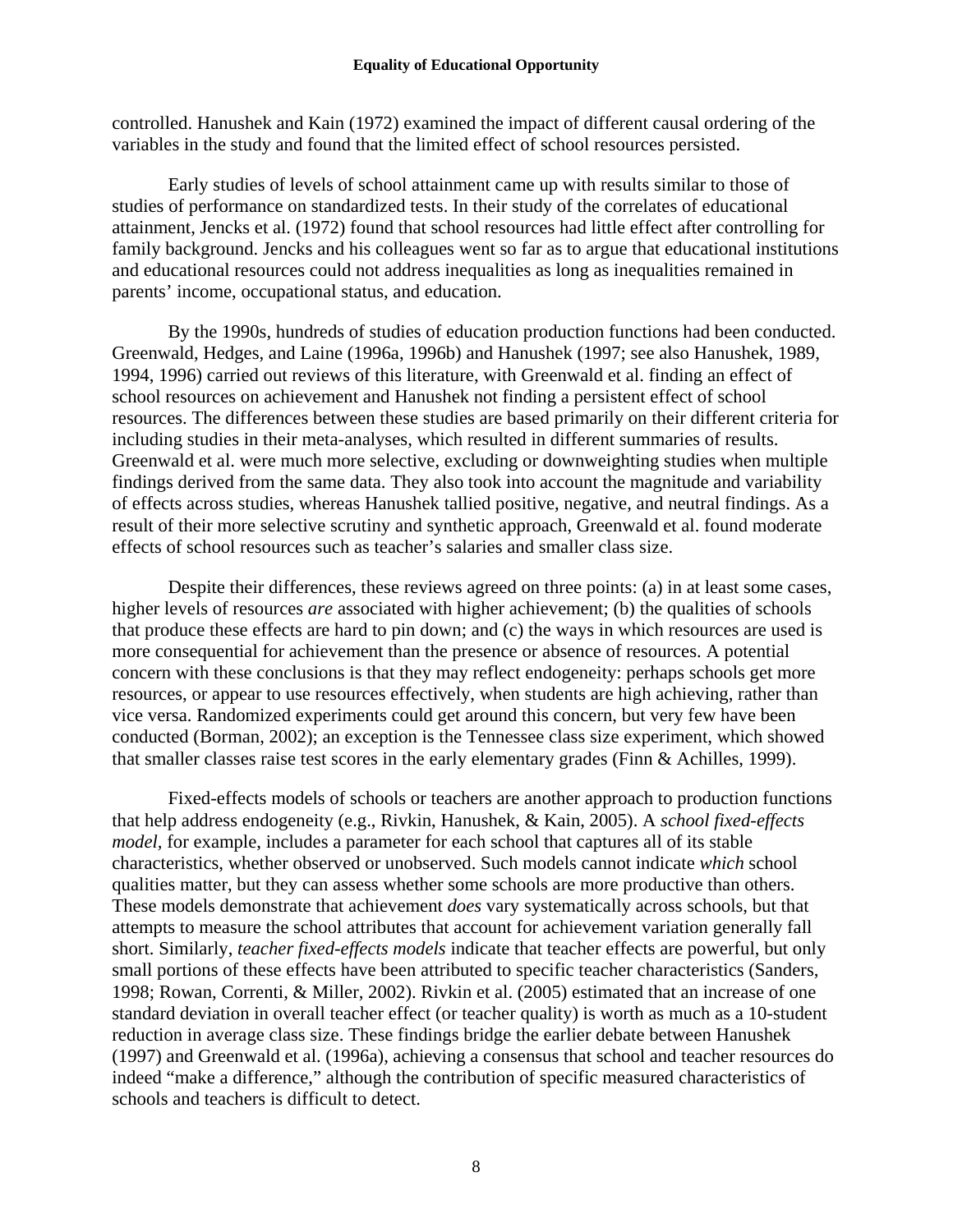Heyns (1978) cleverly pointed out that school contributions to student learning could be assessed by comparing learning growth during the school year, when school is in session, to that during the summer, when school is not in session. Examining a sample of elementary students from Atlanta who were tested in the fall and spring, she found that learning trajectories for students from advantaged and disadvantaged backgrounds diverged more during the summer than during the school year, suggesting that inequality tended to increase more when school was not in session. Entwisle, Alexander, and Olson (1997) found similar results for students from Baltimore, and Downey, von Hippel, and Broh (2004) recently confirmed the pattern with a national sample. Gamoran (1996) characterized this pattern as reflecting the *compensatory* effects of schooling; in the absence of schooling, inequality would be much greater than it already is. In this sense, also, schools matter a great deal, even though differences from one school to the next are small relative to the wide range of variation within schools. An important difference between the national findings of Downey et al. (2004) and the earlier studies of Atlanta and Baltimore is that the latter indicated that summer learning accounted for all (Baltimore) or nearly all (Atlanta) of the growth in achievement inequality by social class that occurred over the course of 12 months, whereas Downey et al. found that about half the growth in inequality occurred during the summer, and the remainder, during the school year. The findings of Downey et al. were limited to kindergarten, first grade, and the summer between them; no U.S. national data set contains fall and spring test scores beyond first grade.

#### *Schooling Effects*

Many writers have argued that looking at a school as a black box is misguided. As Bidwell and Kasarda (1980) explained, schools do not produce learning; rather, they provide a context in which schooling takes place. Learning, according to this perspective, is a result of schooling, not schools per se. Along these lines, sociologists such as Barr and Dreeben (1983) demonstrated how schools channel resources toward students, instead of resources at the school level causing student learning. They noted that students are nested in classrooms, which are nested in schools. Most of the variables examined in the school production function literature affect the school or classroom level and therefore only indirectly affect student learning. Economists have also argued that there is a need to look more specifically at the within-school processes that transform resources into learning. For example, Summers and Wolfe (1975) conducted an analysis of education production functions and found that resources such as class size and teacher quality have stronger effects for African American students and students from poorer families. Similarly, the fixed-effects studies noted above found significant teacher effects and determined that variation lies within schools.

Writers such as Bidwell and Kasarda (1980), Barr and Dreeben (1983), and Gamoran, Secada, and Marrett (2000) have argued that, given the large amount of within-school variation, processes within schools are much more important for understanding student learning than resource differences among schools. Within-school studies have focused on the effects of processes such as tracking (e.g., Heyns, 1974; Oakes, 2005; Gamoran & Mare, 1989) and exposure to learning material (e.g., Gamoran, Nystrand, Berends, & LePore, 1995; Applebee, Langer, Nystrand, & Gamoran, 2003). Research on teacher effects reinforces the conclusion that within-school variation in achievement is partially attributable to schooling (Rivkin et al., 2005).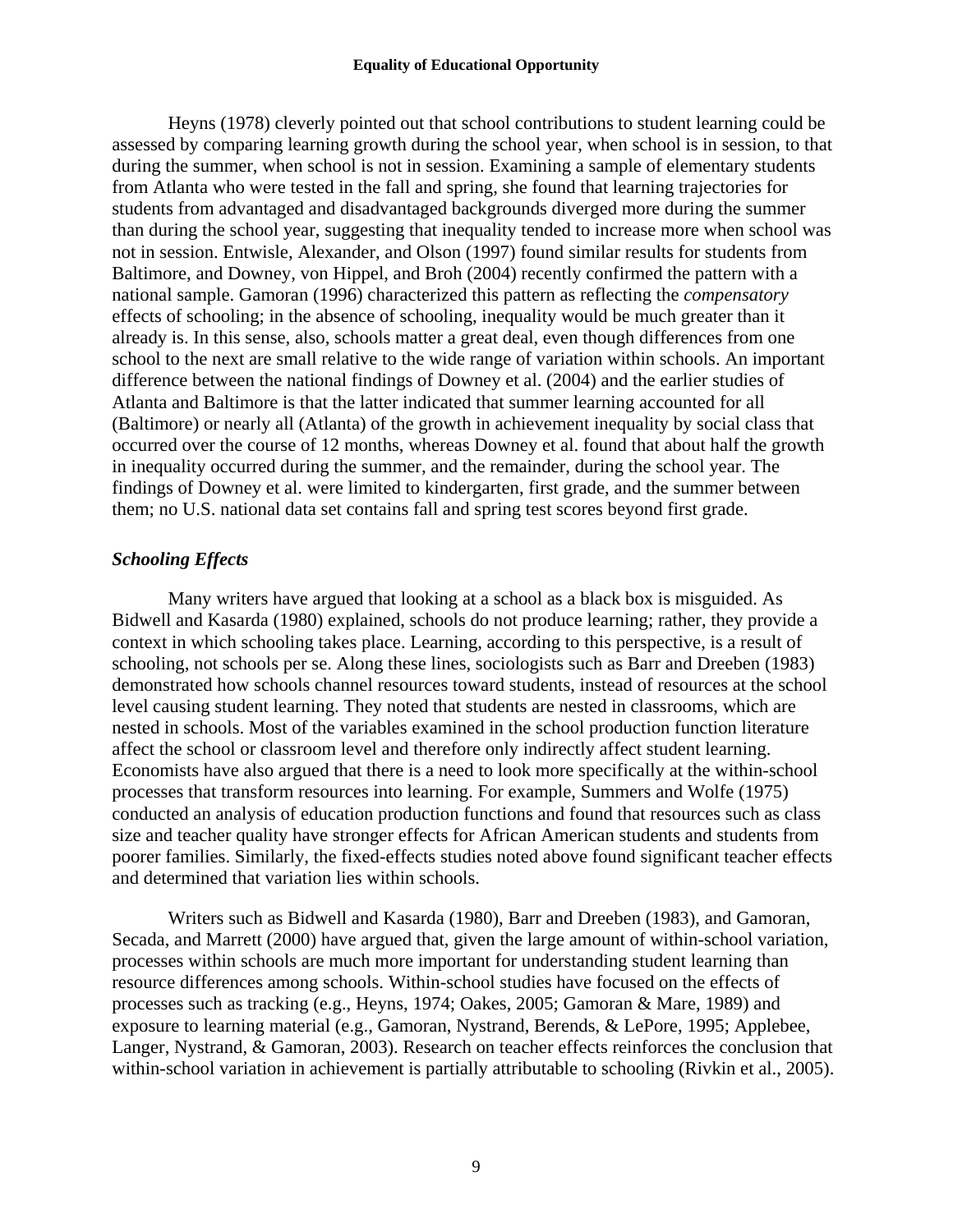# *Limitations of U.S. Research on School Effects*

A distinctive limitation of U.S.-based research on school inputs and the organization of school inputs is that in the U.S., only about 20% of the variation in student achievement lies between schools, and the remaining 80% occurs within schools (Coleman et al., 1966). This limited between-school variation makes it theoretically plausible that school effects would be both small and difficult to detect. In developing countries, by contrast, between-school variation in achievement is larger. For example, in Latin American countries about 40% to 60% of the variation in student achievement lies between schools (Casassus, Cusato, Froemel, & Palafox, 2001). Therefore, in Latin America, school effects could be larger and easier to detect.

A second, related limitation of school effects research in the U.S. is the small variation in the key independent variables of school resources. While there are notable differences at the extremes of the distribution of U.S. schools in the amount of money spent per pupil (Kozol, 1994), on average U.S. schools tend to have similar levels of resources (Mosteller & Moynihan, 1972). The poorest schools in the U.S. still have many more resources than the typical school in the developing world. Schools in many developing countries face shortages of basic teaching materials such as textbooks (Montagnes, 2001). The relatively high lower bound of school resources in the U.S. as compared with developing countries means that statements about school resources in the U.S. may not apply to other contexts. For example, one could use the U.S. school effects literature to talk about the impact of an additional \$1,000 per student for school expenditures between \$4,000 and \$12,000. But for over half the countries in the world, \$4,000 is between 2 and 10 times the per capita income (International Monetary Fund [IMF], 2000). Consequently, studies of school effects conducted in developed countries probably say very little about the effects of school resources in developing countries. In addition, one could not use the results of U.S. studies to compare the effects of no school resources per student versus \$1,000 in school resources per student per year. Similarly, one could talk about the effects of old versus new textbooks in the U.S., but not the effects of textbooks versus no textbooks in a classroom. Attempts to extrapolate beyond the range of existing data are generally unwise because the relation between two variables may differ outside the range of observed data from that inside the observed range (Manski, 1995).

Research on school effects in the U.S. may only be appropriate to answer the question, Are school resources associated with an increase in student achievement in relatively affluent schools that spend at least \$4,000 or more per student per year? In contrast, international evidence about school effects might be better suited to addressing the simpler question, Are school resources associated with increased achievement for both poor and rich schools?

#### **International Research on School Effects**

With his 1975 *"Coleman Report" from a Non-Industrialized Society*, Stephen Heyneman's study of education in Uganda heralded the examination of school effects internationally. Since then, many school effects studies in developing countries have shown a large effect of school resources even after controlling for family background (Heyneman, 1976; Heyneman & Loxley, 1983; Buchmann, 2002; Fuller, 1987; Fuller & Clarke, 1994; Casassus et al., 2001; Willms & Somers, 2001). The contrast between the U.S. and international comparative research suggests there may be little effect of school resources on achievement in rich countries,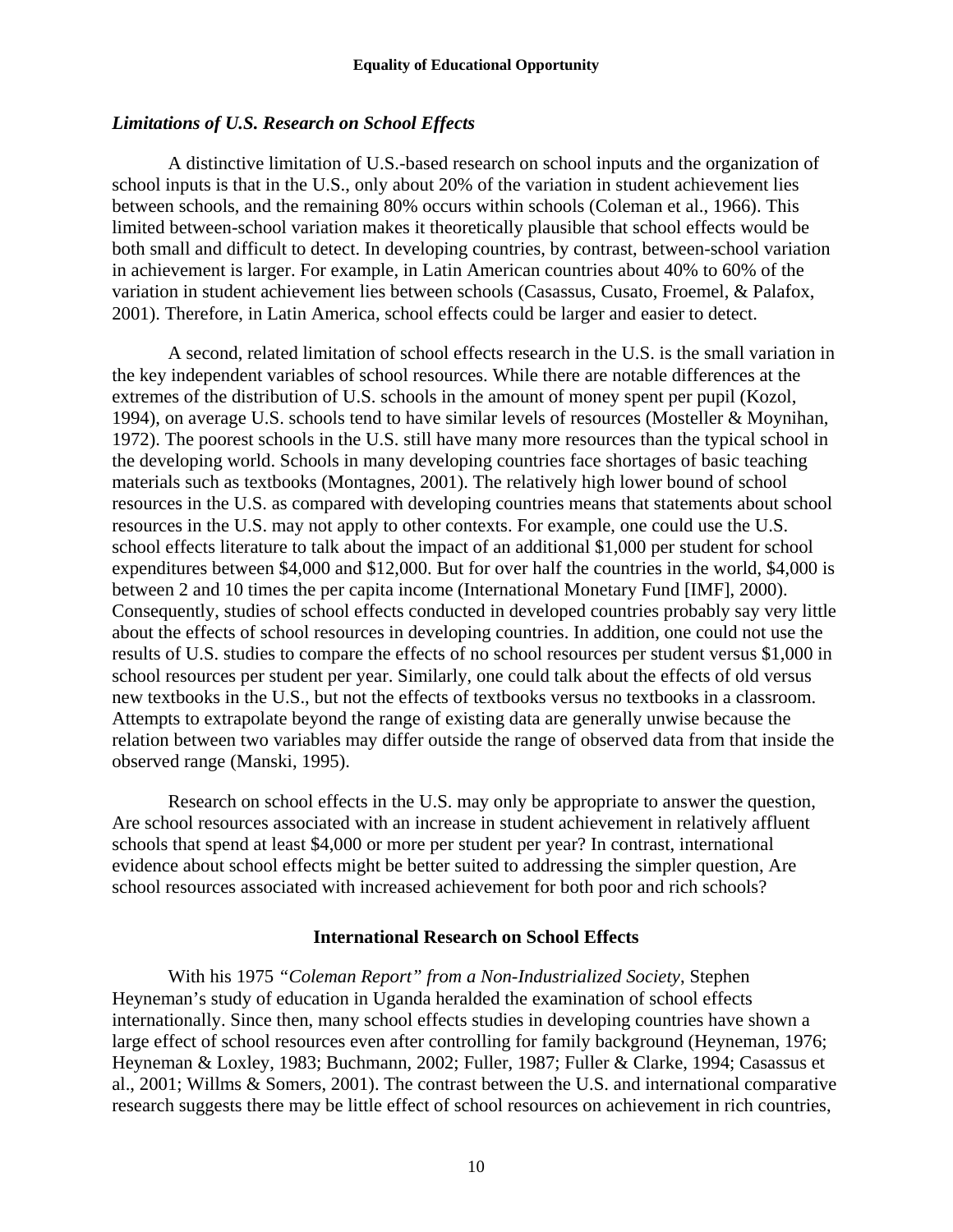but stronger effects in poorer countries. These contrasting findings lend support to the idea that lack of school effects in developed countries is due in large part to a lack of variance in the independent variable of resources (Alexander, 2001).

Fuller (1987) examined 60 multivariate studies of the effects of school resources in developing countries and concluded that increasing resources in poor countries improves performance. Fuller and Clarke (1994) updated this review and concluded that even when family background is controlled, school factors such as infrastructure, class size, teachers' experience and qualifications, and the availability of instructional materials increase student performance. The majority of school resource effects derive from basic resources such as textbooks and teacher education (Heyneman & Loxley, 1983; Fuller, 1987; Fuller & Clarke, 1994; Buchmann, 2002).

Baker and LeTendre (2000) argued that there may be a threshold level of school resources beyond which the effects of additional resources on student performance are inconsequential. These authors called for more research into the comparative role of school effects. Baker, Goesling, and LeTendre (2002) provided a partial answer to that call with an examination of the Third International Mathematics and Science Study (TIMSS) data. They attempted to replicate Heyneman and Loxley's (1983) findings by examining the TIMSS 1995 survey of eighth graders in mathematics. The study analyzed explained variance for rich and poorer countries to determine whether SES or school characteristics explained more of the variance. The authors found effects of school resources neither for richer nor for poorer countries after controlling for students' family backgrounds. They argued that part of the reason for not finding an effect of school resources in poorer countries was that, due to economic growth, such countries have moved beyond the threshold at which schools are so underfunded that school resources matter.

Hanushek and Luque (2003) also studied the international effects of school resources by assessing their impact on mathematics achievement using the TIMSS 1995 data. These authors took into account the order in which variables are entered into the regression analysis and defined an upper and lower bound for the effect of school resources. They argued that their results disproved the Heyneman and Loxley pattern and showed that school resources do not make any large significant difference after controlling for family background. They concluded that schools should focus on the effects of school organization instead of school resources.

The TIMSS survey asked administrators about school resources with the following question: "In your opinion, is your school's capacity to provide instruction affected by a shortage or inadequacy of any of the following?" The TIMSS questionnaire then listed 19 school resources, from teacher qualifications to textbooks to computers, with response categories of *none*, *a little*, *some*, *a lot*, and *not applicable*. Unfortunately, these questions relied on teachers' subjective judgments about levels of school resources. Perceptions of how the "availability of qualified mathematics teachers" or "inadequacy of instructional materials" can affect instruction may vary dramatically between countries and by different regions within countries. Administrators in different countries and in different schools may have different definitions of what constitutes a qualified teacher or inadequate instructional materials. Thus, the TIMSS resource variables tell us little about objective differences in levels of resources between different countries.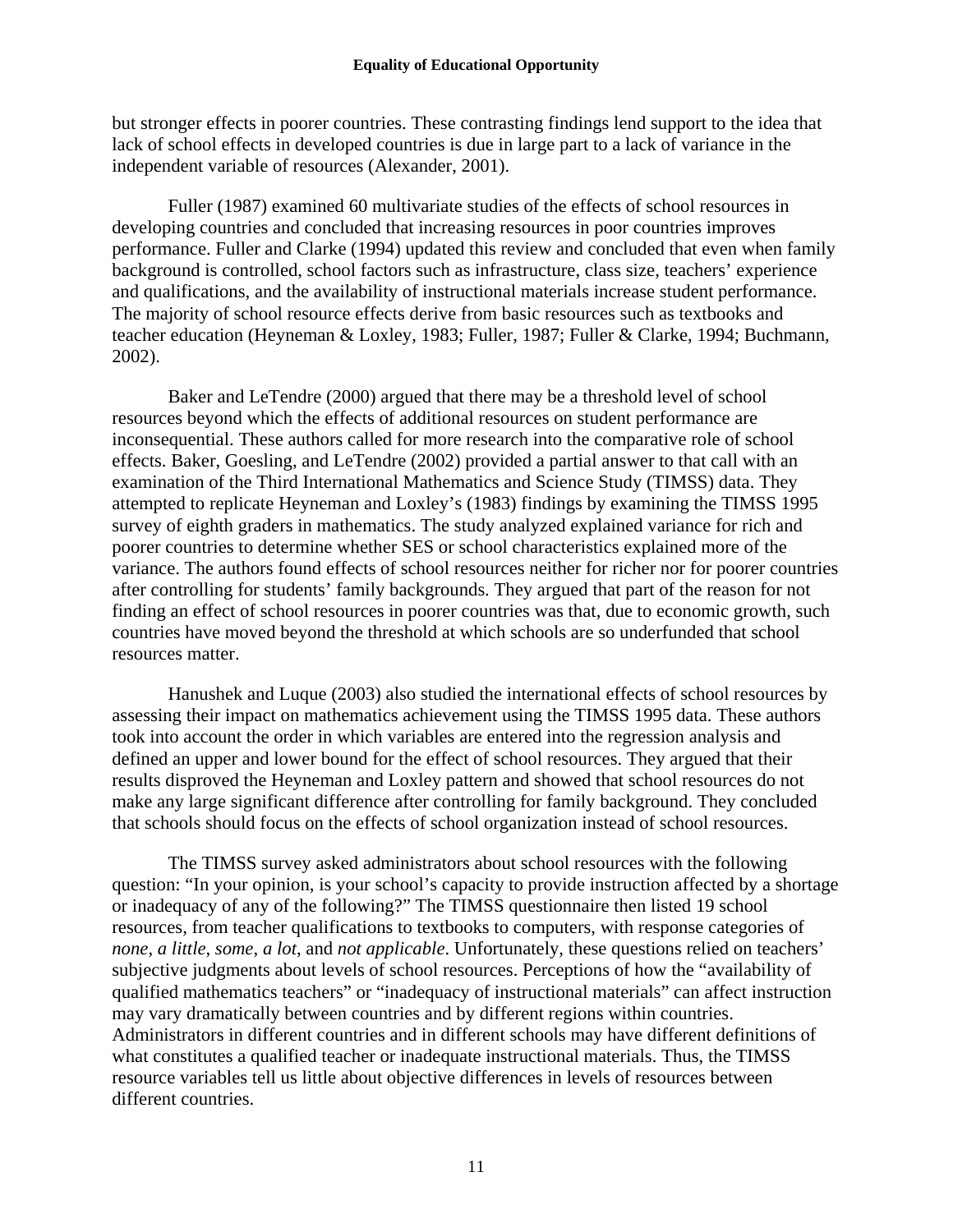Another problem with using TIMSS to update Heyneman and Loxley's (1983) research is that the countries in the TIMSS sample may be too wealthy to adequately test the continuation of the Heyneman and Loxley effect. The TIMSS sample has an average per capita income of \$14,988, compared to the 1995 global average of \$5,252. Tests of the effect of schooling in poorer countries by Baker et al. (2002) and Hanushek and Luque (2003) used a sample of countries with an average per capita income that was  $300\%$  of the global average.<sup>[2](#page-11-0)</sup> In contrast, Heyneman and Loxley's sample of countries had an average per capita income only 50% larger than the global average (\$1,613 as compared with \$1,043).

Table 1 provides information on the per capita income (in 1990 dollars) for countries included in six major international studies of achievement, which have been used to test and update Heyneman and Loxley's (1983) findings. Along with the sample-specific per capita income averages, we list the average for all countries in the IMF (2000) database for that year. It is clear that the TIMSS 1995 and 1999 samples—along with the 1999 sample from PISA (Program for International Student Assessment), an OECD-sponsored international study captured relatively advantaged populations, compared to the global averages. By contrast, the countries sampled by Heyneman and Loxley (1983) were much closer to the global average and much lower overall, as were the countries in a 1997 international study, the PEIC (Primer Estudio Internacional Comparativo), which focused on Latin American countries (Casassus, Cusato, Froemel, & Palafox, 1998).

#### Table 1

 $\overline{a}$ 

| Mean and Standard Deviation of Per Capita Income in 1990 Dollars Among Six Major |
|----------------------------------------------------------------------------------|
| <b>International Studies of School Achievement</b>                               |

| Variable                 | Obs. | Median | Mean  | S.D.  | Min  | Max   |
|--------------------------|------|--------|-------|-------|------|-------|
| 1974 PCI <sup>a</sup>    | 152  | 592    | 1704  | 2386  | 30   | 12957 |
| Heyneman & Loxley (1983) | 26   | 1359   | 2793  | 2465  | 207  | 7069  |
| Variable                 | Obs. | Median | Mean  | S.D.  | Min  | Max   |
| 1995 PCI                 | 178  | 1582   | 5850  | 9380  | 66   | 45112 |
| TIMSS 1995 pop1 $b$      | 23   | 18313  | 17462 | 10893 | 1187 | 41016 |
| TIMSS 1995 pop2          | 36   | 15967  | 16558 | 12552 | 1187 | 43550 |
| TIMSS 1995 pop3          | 19   | 20012  | 19350 | 12447 | 1603 | 43550 |
| Variable                 | Obs. | Median | Mean  | S.D.  | Min  | Max   |
| 1997 PCI                 | 178  | 1647   | 5945  | 9034  | 110  | 42096 |
| <b>PEIC<sup>c</sup></b>  | 11   | 2842   | 3409  | 2191  | 744  | 8298  |
| Variable                 | Obs. | Median | Mean  | S.D.  | Min  | Max   |
| 1999 PCI                 | 178  | 1584   | 6037  | 9282  | 105  | 44206 |
| PISA <sup>d</sup>        | 41   | 15389  | 16373 | 12693 | 740  | 44206 |
| <b>TIMSS 1999</b>        | 38   | 4123   | 10365 | 10726 | 300  | 34386 |

*Note.* Per capita income data comes from IMF (2000).

PCI = per capita income. <sup>b</sup>TIMSS = Third International Mathematics and Science Study. °PEIC = Primer Estudio Internacional Comparativo.  $d$ PISA = Program for International Student Assessment.

<span id="page-11-0"></span><sup>&</sup>lt;sup>2</sup> The global per capita income data derive from the International Monetary Fund (IMF). The IMF does not provide statistics for Cuba, but given the economic crisis in Cuba and international sanctions, the per capita income is probably equal to or below the median income of other Latin American countries.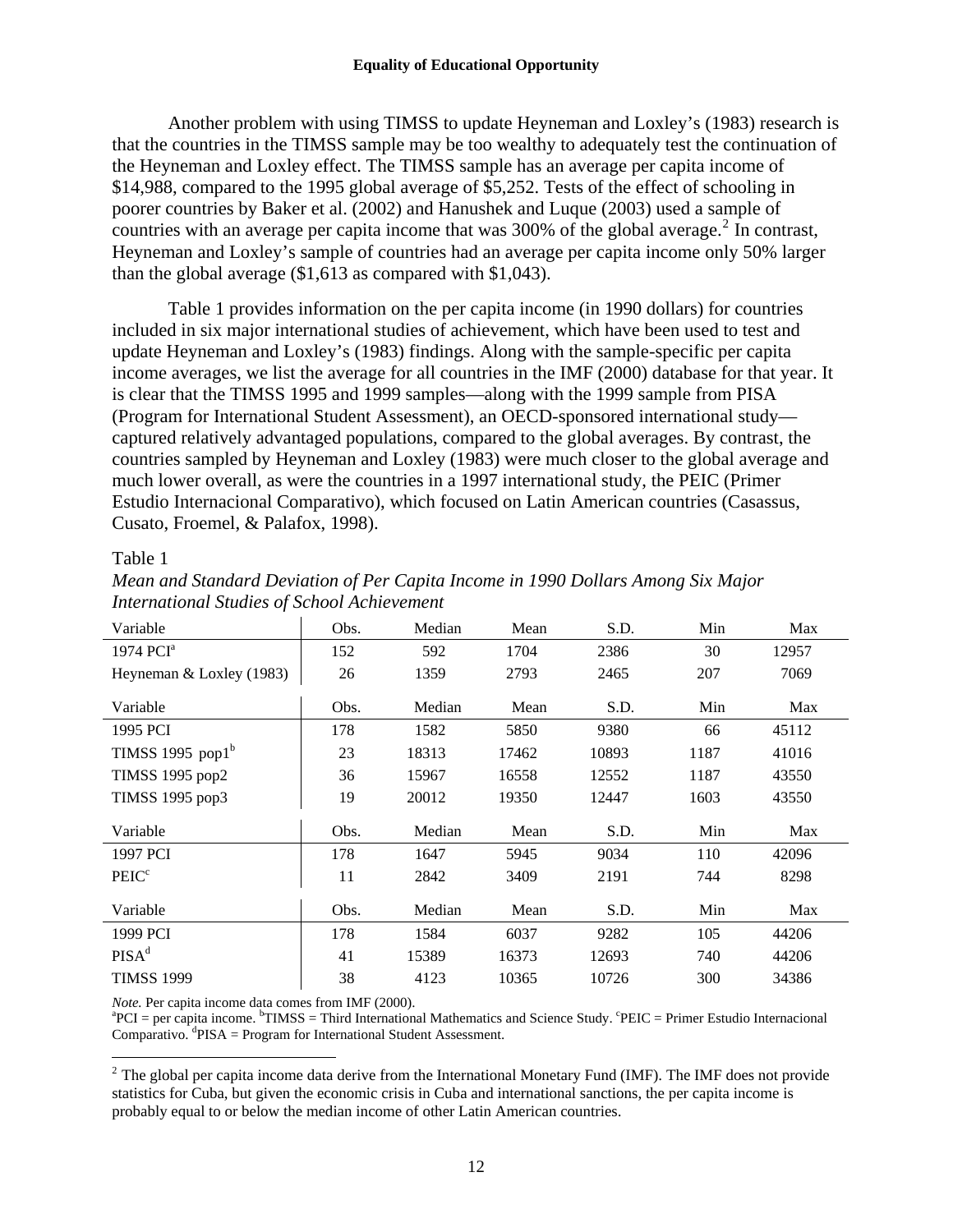Adding the PEIC to the examination of differences across surveys is helpful because it is a recent study (like TIMSS and PISA), yet it focused on poorer countries (like Heyneman and Loxley, 1983). In Table 2, we compare three studies: Heyneman and Loxley (1983), Baker et al. (2002), and Long's (2006) analysis of the PEIC. The PEIC results are much closer to Heyneman and Loxley's results not only in per capita income, but also in achievement variance explained by school resources, lending credence to the notion that among poor countries, variation in school resources can matter substantially for student achievement.

# Table 2

*Per Capita Income (in 1990 Dollars) and Percent of Total Variance Explained by School Resources* 

| Data                           | Mean  | S.D.  | Min  | Max   |
|--------------------------------|-------|-------|------|-------|
| Heyneman & Loxley $(1983)^{a}$ | 2896  | 2476  | 207  | 7069  |
| Baker et al. $(2002)^b$        | 17429 | 11531 | 1562 | 43550 |
| Long $(2006)^c$                | 3409  | 2191  | 744  | 8298  |

## Panel A: Per Capita Income (in 1990 Dollars)

|  |  | Panel B: Percent of Total Variance Explained by School Resources |  |  |
|--|--|------------------------------------------------------------------|--|--|
|  |  |                                                                  |  |  |

| Data                           | Mean  | S.D.  | Min | Max |
|--------------------------------|-------|-------|-----|-----|
| Heyneman & Loxley $(1983)^{a}$ | 50.52 | 18.71 | 22  | 88  |
| Baker et al. $(2002)^b$        | 34.44 | 17.12 |     | 70  |
| Long $(2006)^c$                | 56.73 | 17 17 | 22  |     |

<sup>a</sup>Heyneman and Loxley (1983) examined the following countries: Uganda, Bolivia, Egypt, Iran, El Salvador, Thailand, Peru, Paraguay, Colombia, Brazil, Botswana, Chile, Mexico, Hungary, Argentina, New Zealand, Australia, Italy, United Kingdom, Belgium (Flemish), Belgium (French), Netherlands, Finland, Germany, Sweden, United States, and Japan.

<sup>b</sup>Baker et al. (2002) examined the following countries: Russia, Romania, Thailand, Colombia, Latvia, Lithuania, Slovak Republic, Hungary, Czech Republic, Korea, Slovenia, Greece, Portugal, Cyprus, New Zealand, Spain, Israel, Australia, Canada, Hong Kong, France, United Kingdom, Belgium (Flemish), Belgium (French), Singapore, Netherlands, Ireland, Austria, Germany, Iceland, Denmark, United States, Norway, and Switzerland. c

Long (2006) examined the following countries: Honduras, Bolivia, Dominican Republic, Paraguay, Colombia, Brazil, Venezuela, Chile, Mexico, and Argentina. (Cuba is excluded from this analysis due to a lack of comparable IMF data on per capita income.)

Close inspection of these three studies suggests that it is the income levels of the countries selected, not the time the studies were conducted, that account for the contrasting findings. Figure 2 displays the results of all three studies. First, Heyneman and Loxley (1983) examined 1971–74 data from 26 countries and compared the percent of explained variance in achievement accounted for by school resources to the per capita income of each country. (The 26 countries are represented by circles in Figure 2.) They found that school effects were larger in poorer countries. The mean per capita income for the countries they studied was \$2,896, and a mean of 51% of explained variance was attributable to school resources (see Table 2). Second, Baker et al. (2002) replicated Heyneman and Loxley's analysis with a richer set of countries, using data from the 1995 TIMMS survey. These countries had an average per capita income of \$17,429 and an average of 34% of explained variance accounted for by school resources (see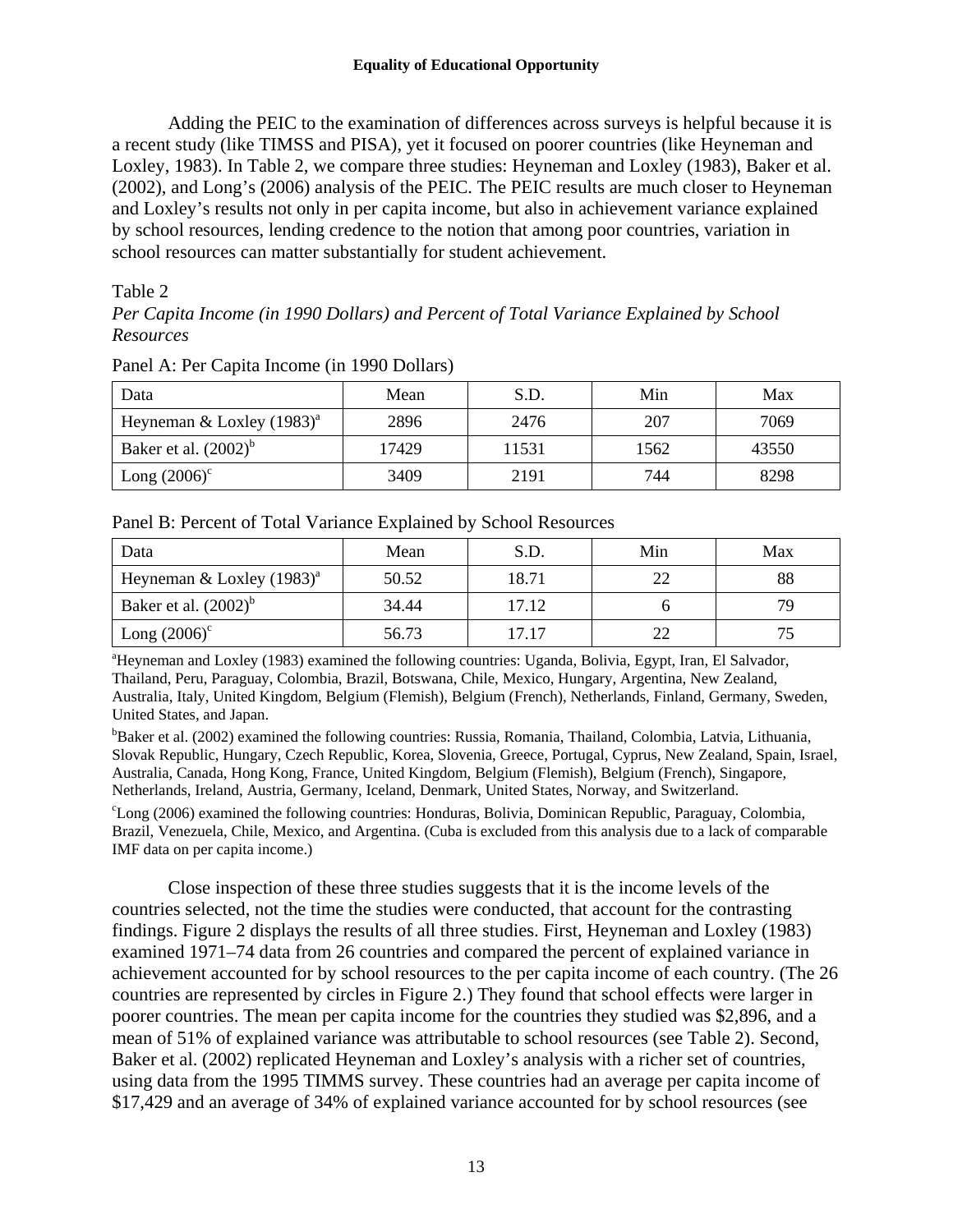Table 2). On their own, points in the scatterplot from TIMSS (see the squares in Figure 2) show no clear trend in the relation between per capita income and percent of variance accounted for by school resources. Third, Long (2006) examined 1997 data from Latin American countries with a per capita income similar to Heyneman and Loxley's: \$3,409 for Long (2006) and \$2,896 for Heyneman and Loxley (1983) (see Table 2). Long regressed parents' education, books in the home, region, school sector, and school resource variables (such as teacher's experience, number of library books, class size, school size, availability of textbooks, and chalkboards) on student achievement. In 11 of these Latin American countries, an average of 57% of the explained variance was accounted for by school resources. Long's findings confirm those of Heyneman and Loxley and suggest there is a clear threshold beyond which variation in school resources matters little.<sup>[3](#page-13-0)</sup>

*Figure 2.* The relation between percent of variance explained by resources vs. per capita income (in 1990 dollars).



(Sources: Heyneman & Loxley, 1983; Baker et al., 2002; Long, 2006)

 $\overline{a}$ 

We tested a threshold model of school resources by combining the data points from the three studies whose results are displayed in Figure  $2<sup>4</sup>$  $2<sup>4</sup>$  $2<sup>4</sup>$  We found that a model with a threshold of

<span id="page-13-0"></span> $3$  Heyneman and Loxley (1983) and Baker et al. (2003) used different approaches to compute percentages of variance explained by school resources: the former computed it as the *ratio* of variance explained by school resources over variance explained by family background and school resources combined, while the latter computed the *difference* between variance explained by family background and school resources combined, and variance explained by family background alone. The PEIC data points in Figure 2 were computed using the former approach, but the threshold model holds equally well under either approach (see Long 2006).

<span id="page-13-1"></span><sup>&</sup>lt;sup>4</sup> We estimated the following model: *Y*-hat =  $B_0 + B_1$ <sup>\*</sup>(countries with a per capita income [PCI] below the threshold)

 $+ B_2^*$  (countries with a PCI below the threshold). Next, we examined thresholds in \$1,000 increments between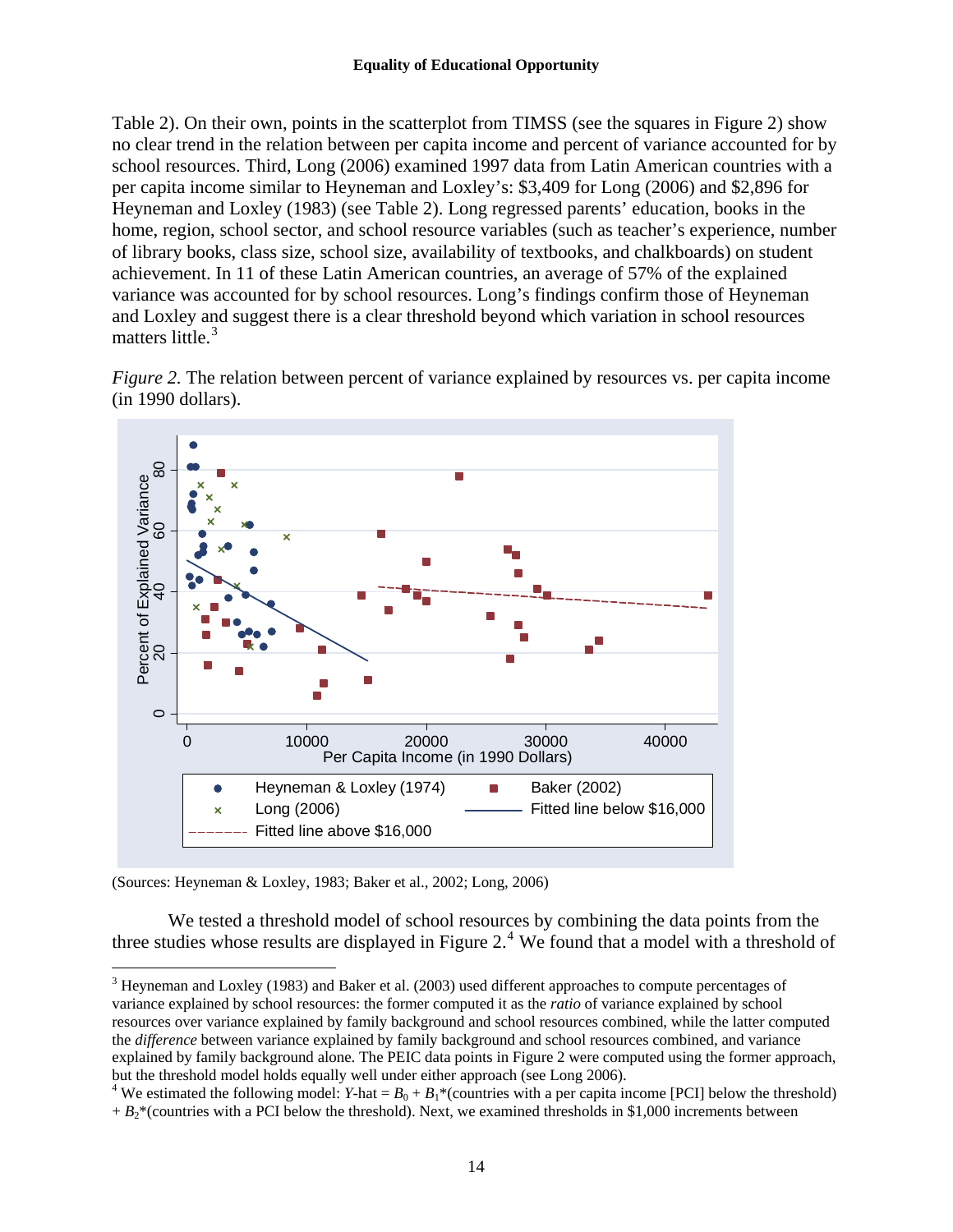\$16,000 in per capita income had an  $R^2$  of 31% compared to an  $R^2$  of 9% for a simple linear regression of per capita income on percent of variation accounted for by resources. This comparison provided clear statistical evidence of a better fit for the threshold model.<sup>[5](#page-14-0)</sup> The two regression lines (above and below the threshold) are displayed in Figure 2. For countries with per capita incomes below \$16,000, higher levels of per capital income are associated with sharply lower proportions of achievement attributable to school resources. For countries above this threshold, higher levels of per capita income are associated with very slightly (though statistically significant) lower levels of variance explained. It is particularly interesting to note that in combination with data points from Heyneman and Loxley (1983) and Long (2006), the results from Baker et al. (2002) also point to a threshold effect (see Figure 2).

In sum, international evidence shows that school resources do have a strong effect on student achievement for the poorest countries. This result suggests that the Coleman report finding of a limited association between school resources and achievement once family background is controlled holds only for countries that have passed a threshold of basic school resources and experience a diminishing (though non-zero) marginal return for additional school resources.

# **School Effects and Policy Debates: Sector, Choice, and Vouchers**

## *School Effects and Private Schools*

In the early 1980s, Coleman revisited the issue of school effects with new research on Catholic and other private high schools. Using a 1980 national survey called *High School and Beyond*, Coleman, Hoffer, and Kilgore (1982) and Coleman and Hoffer (1987) reported that Catholic and other private high schools produced higher achievement than public high schools. Moreover, achievement was more equitably distributed by social class in Catholic than in public schools. Interestingly, the political characterization of Coleman's findings shifted from his earlier work. In the 1960s and 1970s, liberal policies were threatened by the (incorrect) perception that "schools don't matter; families do." Meanwhile, conservative policies were bolstered by the emphasis on families as the source of inequality. By the 1980s, when Coleman *did* find school effects, his results were embraced by conservatives who favored vouchers for private schools, whereas liberals questioned the purported private school advantage.

While there is a contradiction in the popular responses to the 1966 and 1982 Coleman studies, there is no contradiction in the research results, despite the limited school effects found in the Coleman report and the positive school effects found in the later high school studies. Coleman et al. (1966) found a limited effect of school resources based on a study of public schools. In his 1982 and 1987 studies, Coleman expanded his sample to include public and private schools and found a positive effect of private schools on student performance.

 <sup>\$5,000</sup> and \$20,000. We used the *R*-squared of each model to choose a best-fit model, and this criterion yielded a threshold of \$16,000.

<span id="page-14-0"></span><sup>&</sup>lt;sup>5</sup> The simple ordinary least squares model was:  $Y$ -hat =  $B_0 + B_1^*$  (PCI).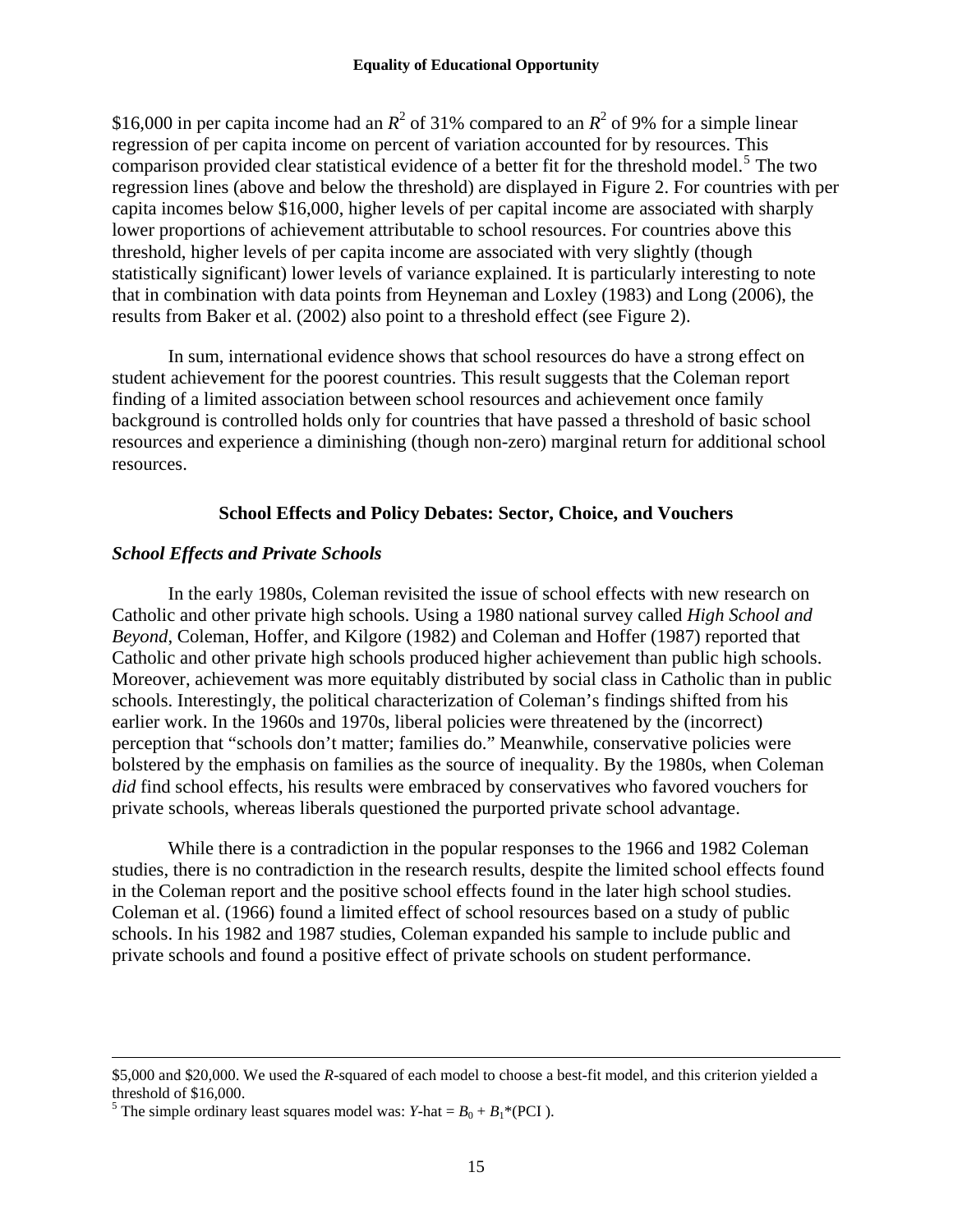#### *Debates About School Choice and Vouchers*

Another legacy of the Coleman report is the regular reference to social science research in public debates about school reforms. We can see this legacy clearly in the research on school vouchers and school choice. Much of the debate about the role of school resources has focused on the efficiency gains from increased school choice, charter schools, school restructuring, private versus public schools, and the effects of privatization. Several writers have argued that increased school choice or privatization increases both quality and efficiency in education (e.g., Chubb & Moe, 1990; Friedman, 1955). Howell and Peterson (2002) cited evidence from New York and Cincinnati to argue that vouchers can also improve equity by increasing academic achievement for African Americans and diminish educational inequalities between racial and ethnic groups. Others have argued that school vouchers increase educational inequalities (Witte, 1998; Krueger & Zhu, 2004a) and do not improve student performance (Carnoy, 2001; Carnoy & McEwan, 2003).

Chubb and Moe (1990) reported evidence of positive effects of private schools on achievement due to increased school autonomy. Peterson, Howell, and Greene (1999) found positive effects of vouchers on achievement based on the evidence from the first 2 years of an experimental allocation of vouchers in Cleveland. In a second experimental study of vouchers in Dayton, Ohio, Washington, DC, and New York City, Howell and Peterson (2002) found no effect of vouchers for White and Hispanic students but a positive effect of vouchers for African American students in certain grades and locations.

Other researchers have examined the same evidence from private schools and voucher programs and found that they increase stratification with little or no gain in achievement. Lee and Bryk (Bryk & Lee, 1993; Lee & Bryk, 1993) criticized Chubb and Moe's (1990) methodology and reexamined their data, finding no evidence for those authors' pro-voucher argument. Researchers at the University of Indiana School of Education conducted a 4-year longitudinal study of the Cleveland voucher experiment and found no consistent effect of vouchers (Metcalf, West, Legan, Paul, & Boone, 2003). Krueger reexamined the data from the New York City voucher experiment and likewise found no effect of school vouchers (Kreuger & Zhu, 2004a, 2004b). Evidence from Milwaukee has also shown a stratifying effect of vouchers (Witte, 2000). While the Milwaukee voucher program was targeted to low-income families, Witte's (2000) research found that the more educated among the poor were the most likely to take advantage of the program. The result was an increase in stratification with a limited increase in achievement.

Nationwide voucher programs have been implemented in Chile, Colombia, Scotland, Sweden, and New Zealand. Evidence from Sweden and Chile seemed to show some stratifying effect of vouchers (Carnoy, 1998), as did school choice in Scotland (Willms & Echols, 1992). An examination of New Zealand's voucher program found numerous problems with the system of school competition, especially with questions about how to deal with failing or "bankrupt" schools (Fiske & Ladd, 2000). McEwan (2000) reviewed the literature on large-scale voucher programs and found mixed and inconclusive evidence as to whether the programs increased stratification and sorting or improved efficiency and achievement.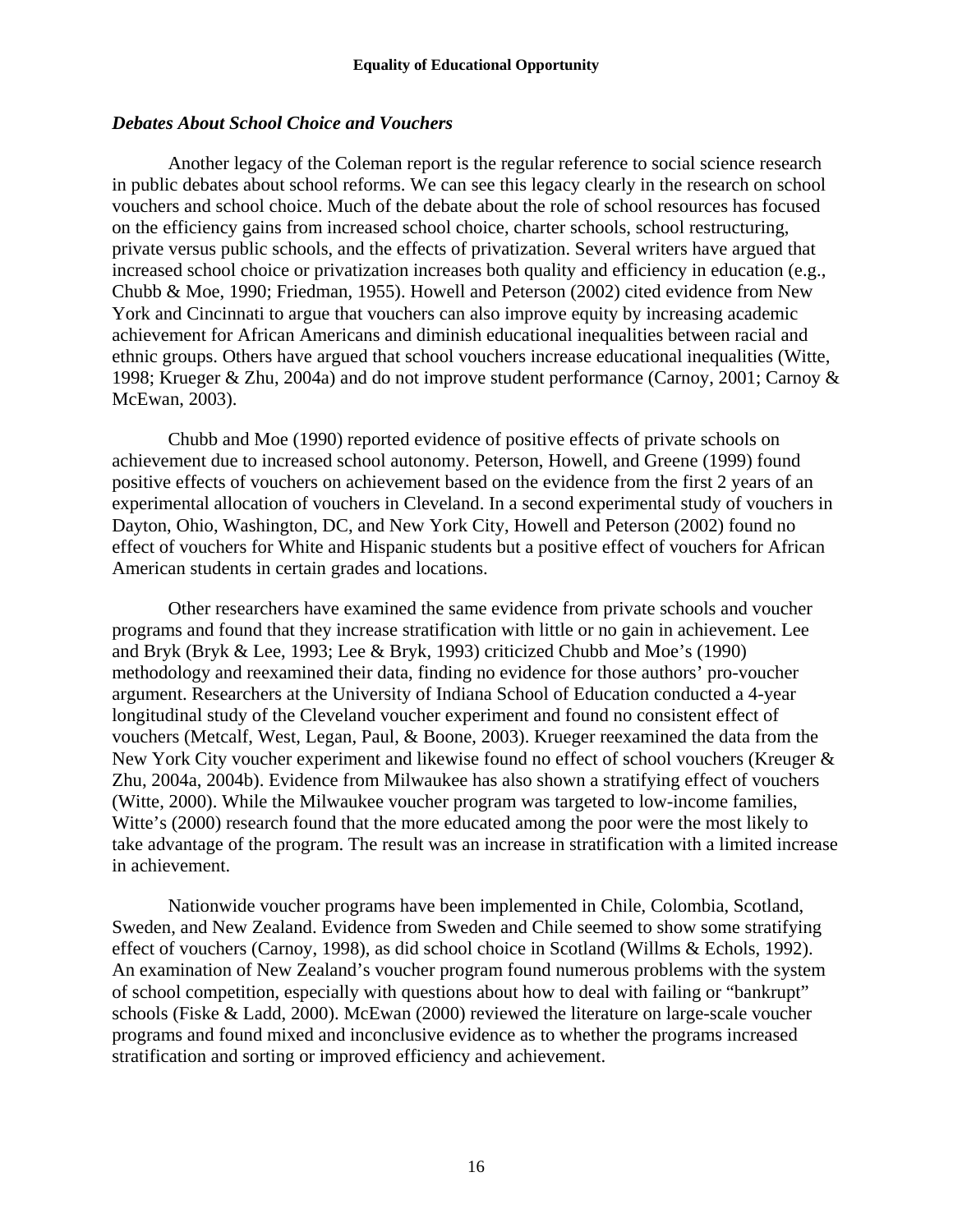In a study of Latin American schools, Somers, McEwan, and Willms (2004) found that the positive effect of private schools on achievement disappeared when the mean level SES of the school was controlled. Somers et al. argued that any benefits of private education are due to peer effects and that a policy of subsidizing private education will yield limited benefits due to the small number of high-SES peers.

The Coleman report has played a strong role in shifting the focus of debates about school inequalities from inadequate resources to the ways in which resources are used. Debates about the structure of schools and the impact of private versus public schools have been influenced by the findings about composition effects and the importance of family background first described in EEO.

#### **Changing Conceptions of Equality of Educational Opportunity**

*Equality of Educational Opportunity* was a landmark not only in its empirical findings, but also in its conception of what equal opportunity meant. Prior to the Coleman report, equal opportunity was conceived as similar levels of inputs to schooling (Coleman, 1968). EEO recognized this view and attended to it by examining school differences in expenditures, laboratories, libraries, and so on, as well as racial composition, which—following the Supreme Court's declaration that "separate educational facilities are inherently unequal" (*Brown v. Board of Education*, 1954, p. 495)—was also viewed as a school input. At the same time, Coleman and his colleagues redefined equality of opportunity by focusing on *results*:

A fourth type of inequality may be defined in terms of consequences of the school for individuals with equal backgrounds and abilities. In this definition, equality of educational opportunity is equality of results, given the same individual input (Coleman, 1968, p. 14).

This was the main definition of equal opportunity addressed in EEO, and it has also served as the primary focus for decades of research on school and schooling effects that have followed EEO. Controlling for family background, these studies ask what school and schooling conditions influence achievement. By controlling for individual inputs, these studies assess equality of results among students with similar backgrounds.

Although EEO's definition lies behind most subsequent research, two challenges to the prevailing view have emerged. One was articulated by Olneck (1993), who argued that equal inputs and equal results are similar in that both emphasize *distribution* of valued goods. With rising interest in diversity and multiculturalism, Olneck argued, two other concepts may serve as the basis for judgments about equal opportunity: *representation* and *participation*. Multicultural education demands that the expressions and experiences of disadvantaged groups be represented in the curriculum and recognized as valued knowledge. Only when the ideas of all groups are represented can equal opportunity be said to hold. Similarly, equal opportunity also rests on the chances for minority groups to participate in the process of defining the experiences of schooling and the criteria by which school success is to be judged. In the absence of equal representation and participation, unequal outcomes are likely to persist since the terms of success are dictated by dominant groups and located in criteria that best preserve their place in the social hierarchy. Support for this view may be found in Jencks and Phillips' (1998) analysis of test bias as a basis for the Black-White test score gap: Although test items are not prejudicial per se (in the sense of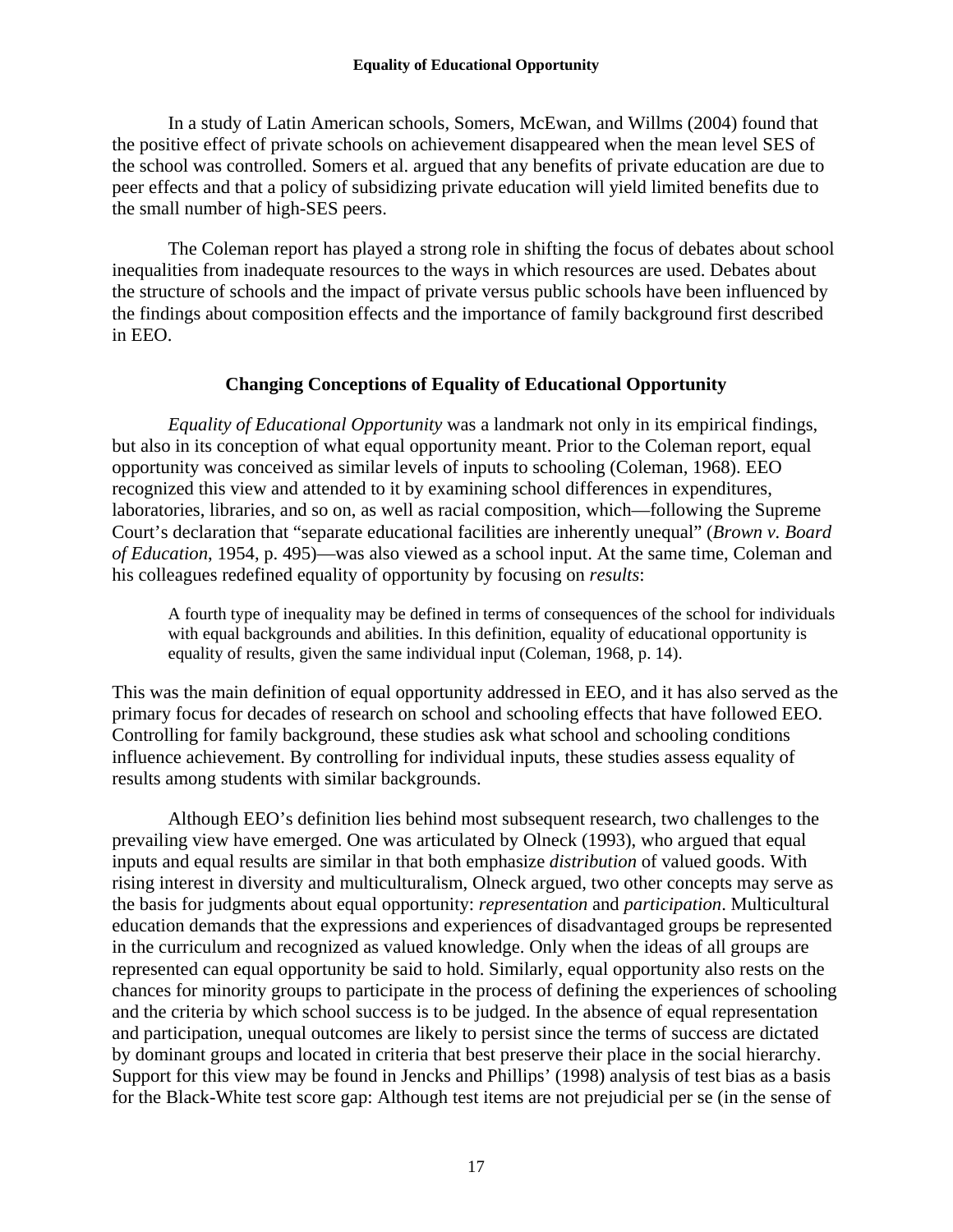being inaccessible to Blacks on the basis of their experience), the privileged position of standardized tests as a criterion of success, despite their questionable substantive validity, works to the persistent disadvantage of Blacks. Greater opportunity for Blacks to participate in determining the criteria of success might lead to more widespread use of other signals in which Blacks would fare better.

A second challenge to the prevailing definition of equal opportunity was presaged by Coleman et al. (1966), though it was not their main focus:

A fifth type of inequality may be defined in terms of consequences of the school for individuals of unequal backgrounds and abilities. In this definition, equality of educational opportunity is equality of results given *different* individual inputs. The most striking example of inequality here would be children from households in which a language other than English, such as Spanish or Navaho, is spoken. Other examples would be low-achieving children from homes in which there is a poverty of verbal expression or an absence of experiences which lead to conceptual facilities (Coleman, 1968, p. 14).

In this conception, equal opportunity means equal results even among students from different social backgrounds. Thus, equality would be indicated by a regression model in which results are equal across groups *without* controlling for background conditions. This view places an extraordinary burden on schools: educators are charged with obtaining equal results among students who come to school with varying individual resources and experiences. Yet this is exactly the stance taken by current federal legislation in the U.S. The hallmark of the No Child Left Behind Act (NCLB; 2002), signed by President George W. Bush on January 8, 2002, is that all students will be judged "proficient" on standardized tests as of the school year 2013–14. In the space of a dozen years, schools around the country are expected to eliminate vast gaps in proficiency among subgroups. NCLB is distinctive in that schools are required to report not just overall averages, but the achievement average for each population subgroup that is of sufficient size for reliable estimation. Tests are designed and proficiency standards are set by states, not the federal government, and cross-state variation in what counts as proficient is already evident (Olson, 2005), but in all cases the requirement to eliminate subgroup differences is a substantial challenge. In the decentralized system of U.S. education, the federal government cannot actually impose standards on schools, but it has tied federal funding to adherence to the law, and while several states have raised objections and even filed suit against the federal government, no state has turned down the federal funding, and thus all are accountable for equal results.

Despite its obvious appeal, this conception of equal opportunity faces constraints that may limit its survival. First, in a time of strained budgets and competing demands, it seems unlikely that substantial compensatory resources will become available that will lead to equal results across subgroups that come from unequal backgrounds. Second, even if such resources were available, it is not clear that existing knowledge of educational effects would suffice to direct those resources to effective programs that would eliminate achievement gaps by 2013–14. As we have seen, researchers have had more success in assessing the size of school and teacher effects than in identifying specific school and teacher conditions that promote higher achievement.

NCLB has its own theories about how gaps can be reduced. The law requires "highly qualified" teachers in every classroom, specified as teachers with college degrees, teacher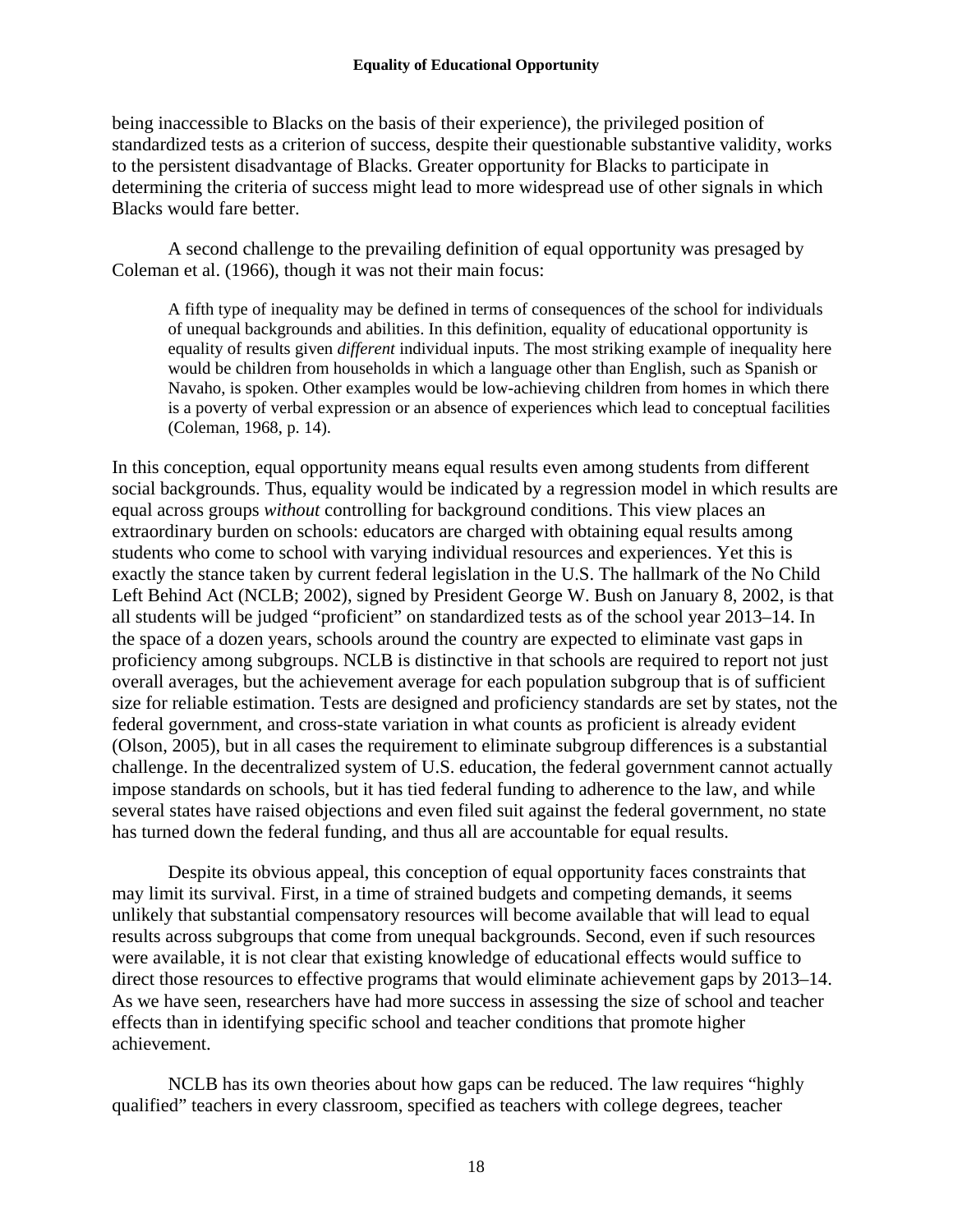certification, and subject matter competence. While the latter has been empirically associated with higher test scores (Goldhaber & Brewer, 2000), the association, like other effects, is modest. NCLB insists that students in failing schools be offered the chance to choose another school (public or private) and to receive free tutoring. Evidence on the achievement benefits of school choice is mixed (e.g., Howell & Peterson, 2002; Krueger & Zhu, 2004a); evidence on tutoring is limited but promising (e.g., Borman et al., 2005). The law also urges teachers to engage in practices supported by "scientific evidence"; while this principle seems promising in the long run, at present few programs and policies have rigorous evidence of causal effects (Comprehensive School Reform Quality Center, 2005).

In light of these challenges, accountability efforts under NCLB may shift more toward a *value-added* approach and away from an approach based on an absolute determination of school success or failure. Value-added assessments emphasize *growth* in student achievement, taking into account where students begin and how much they gain over time. Recently, the U.S. Department of Education announced it would allow 10 states to implement value-added measures in their accountability systems, on a pilot basis (Olson & Hoff, 2005). On the one hand, a value-added approach seems both more fair and more realistic, in that it recognizes that an effective school is one that serves its students well, rather than one that hits a predetermined target. On the other hand, the value-added approach reverts to EEO's conception of equal opportunity, in the sense that equality means equality of results *taking account of initial differences among students*. Without some attention to absolute standards, the goal of equal results for different subgroups is unlikely to be approached.

#### **Conclusions:** *Equality of Educational Opportunity* **Today**

Forty years on, the findings of the Coleman report hold up remarkably well, in some ways distressingly so. In the U.S., school segregation outside the South has nearly returned to its level in the late 1960s on some indicators: most Blacks study in schools with 50% or greater minority enrollment. This fact in part reflects the changing U.S. population, which has a much greater proportion of minority students overall, but it also reflects the rollback of school desegregation policies (Orfield, 2001). Most Whites, by contrast, are enrolled in schools that are predominantly White. The Black-White achievement gap, which declined notably until about 1990, has been stable since then. Student achievement still varies substantially within schools (in the U.S. and other developed countries), and this variation is still tied to students' social and economic backgrounds.

In light of these persisting patterns, the lessons of EEO and the research that followed in its wake leave little room for optimism about the power of schools and schooling to bring about equality of opportunity in the sense of equality of results, let alone equal participation. What would it take for contemporary policies to bring about equal opportunity? This could occur in one of two ways. First, policies could be enacted across the board that have greater benefits for disadvantaged students than for their more advantaged peers. Second, policies that have similar effects on all students could be focused mainly on disadvantaged students. The school choice provision of NCLB may fit the first category, in that private schools have in some studies been shown to benefit minority students more than other students (Coleman et al., 1982; Bryk, Lee, & Holland, 1993; Howell & Peterson, 2002). NCLB policies on teacher qualifications, evidencebased practice, and tutoring may fit the second category. These provisions may do little on their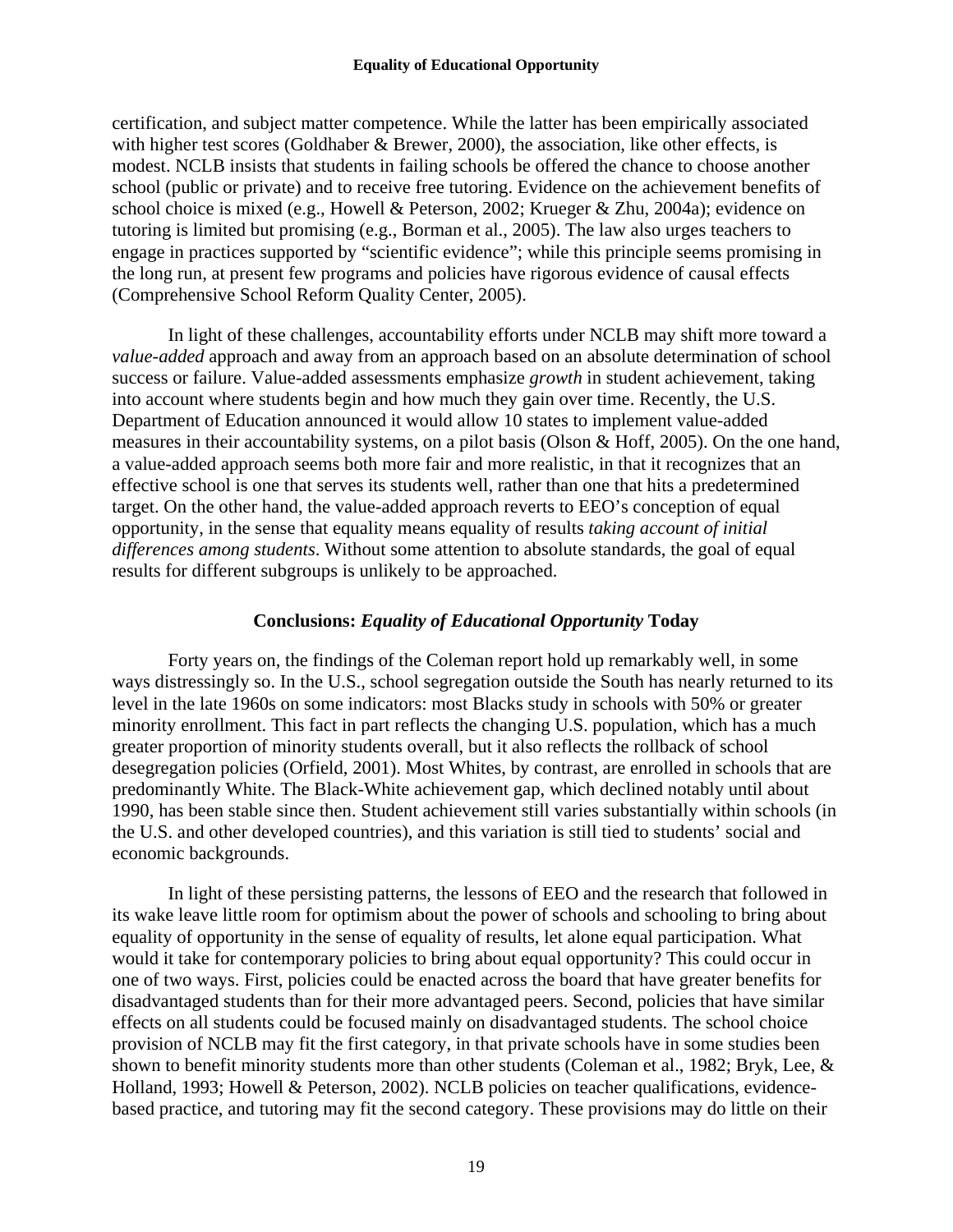own to close gaps; however, if they are primarily directed toward schools that enroll high proportions of disadvantaged students, they may make a difference.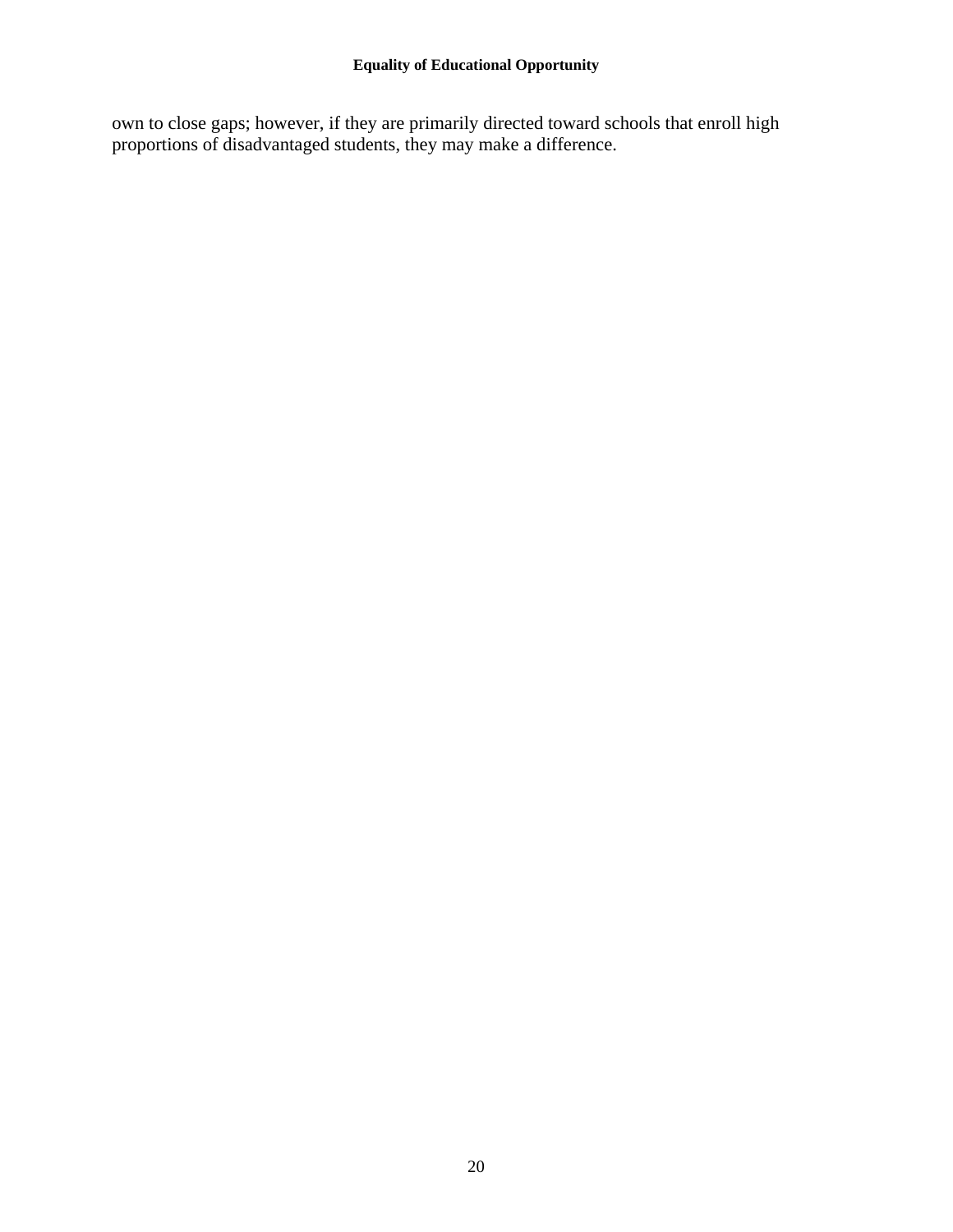#### **References**

- Alexander, K. L. (2001). Comment: The clouded crystal ball: Trends in educational stratification. *Sociology of Education, 74,* 169–177.
- Applebee, A. N., Langer, J. A., Nystrand, M., & Gamoran, A. (2003). Discussion based approaches to developing understanding: Classroom instruction and student performance in middle and high school English. *American Educational Research Journal, 40*(3), 685– 730.
- Averch, H. A., Carroll, S. J., Donaldson, T. S., Kiesling, H. J., & Pincus, J. (1974). *How effective is schooling? A critical review of research*. Englewood Cliffs, NJ: Educational Technology Publications.
- Baker, D. P., Goesling, B., & LeTendre, G. K. (2002). Socioeconomic status, school quality and national economic development: A cross-national analysis of the "Heyneman-Loxley effect" on mathematics and science achievement. *Comparative Education Review, 46*(3), 291–312.
- Baker, D. P., & LeTendre, G. K. (2000). Comparative sociology of classroom processes, school organization, and achievement. In M. T. Hallinan (Ed.), *Handbook of the sociology of education* (pp. 345–364). New York: Kluwer Academic/Plenum.
- Barr, R., & Dreeben, R. (1983). *How schools work*. Chicago: University of Chicago Press.
- Bidwell, C. E., & Kasarda, J. D. (1980). Conceptualizing and measuring the effects of school and schooling. *American Journal of Education, 88*(4), 401–430.
- Borman, G. D. (2002). Experiments for educational evaluation and improvement. *Peabody Journal of Education, 77*(4), 7–27.
- Borman, G. D., Slavin, R. E., Cheung, A. C. K., Chamberlain, A. M., Madden, N. A., & Chambers, B. (2005). The national randomized field trial of Success for All: Second-year outcomes. *American Educational Research Journal, 42*, 673–696.
- Bowles, S., & Levin, H. M. (1968). The determinants of scholastic achievement—An appraisal of some recent evidence. *The Journal of Human Resources*, *3*(1), 3–24.
- *Brown v. Board of Education*, 347 U.S. 483 (1954).
- Bryk, A. S., & Lee, V. E. (1993). Science or policy argument? A rejoinder to Chubb and Moe. In E. Rasell & R. Rothstein (Eds.), *School choice: Examining the evidence* (pp. 241– 244)*.* Washington, DC: Economic Policy Institute.
- Bryk, A. S., Lee, V. E., & Holland, P. B. (1993). *Catholic schools and the common good*. Cambridge, MA: Harvard University Press.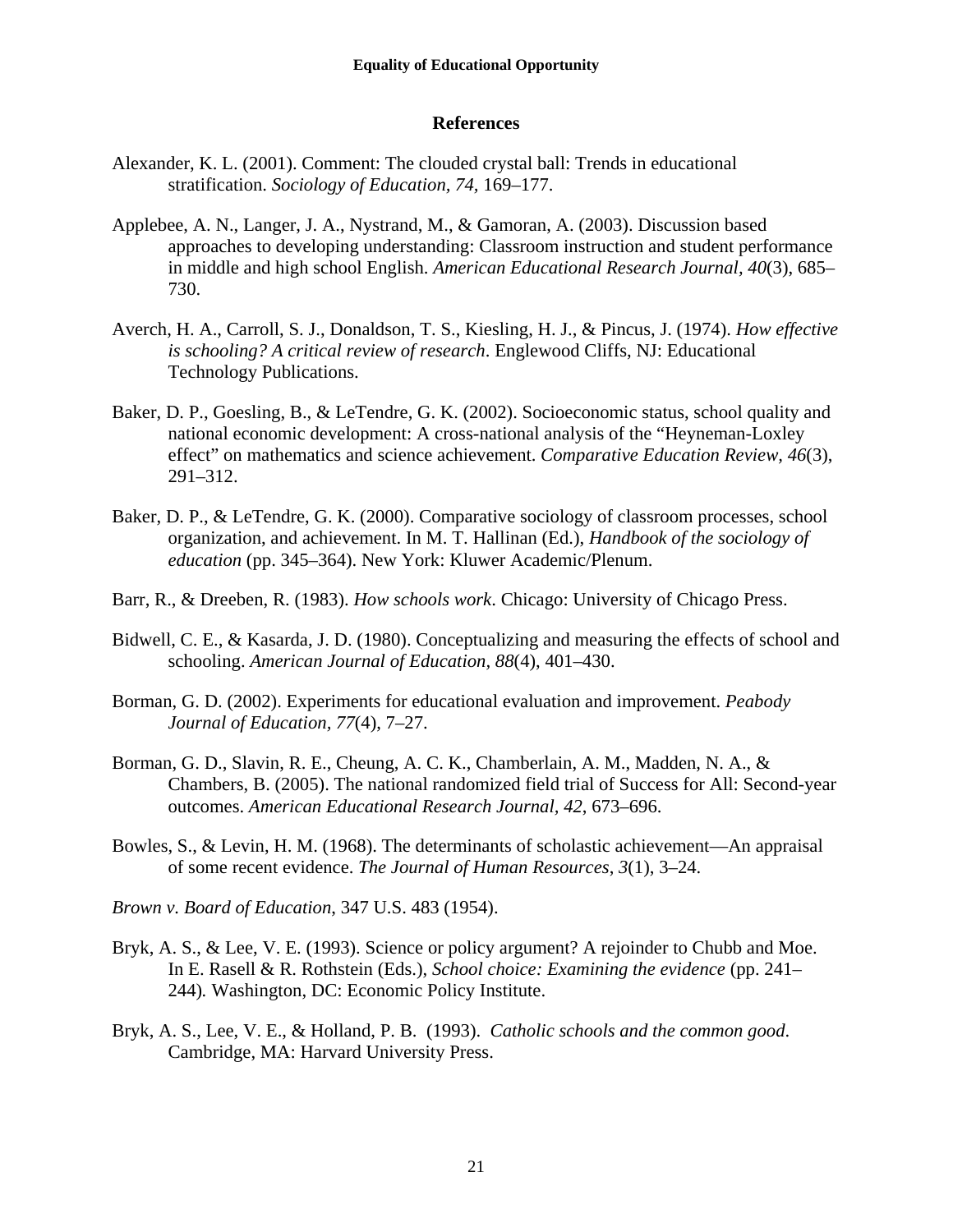- Buchmann, C. (2002). Measuring family background in international studies of education: Conceptual issues and methodological challenges. In A. C. Porter & A. Gamoran (Eds.), *Methodological advances in cross-national surveys of educational achievement* (pp. 150– 197). Washington, DC: National Academy Press.
- Carnoy, M. (1998). National voucher plans in Chile and Sweden: Did privatization make for better education? *Comparative Education Review, 42*(3), 309–337.
- Carnoy, M. (2001). *School vouchers: Examining the evidence* Washington, DC: Economic Policy Institute.
- Carnoy, M., & McEwan, P. J. (2003). Does privatization improve education? The case of Chile's national voucher plan. In D. N. Plank & G. Sykes (Eds.), *Choosing choice: School choice in international perspective* (pp. 24–44). New York: Teachers College Press.
- Casassus, J., Cusato, S., Froemel, J. E., & Palafox, J. C. (1998). *Primer Estudio Internacional Comparativo Sobre Lenguaje, Matemática y Factores Asociados en Tercer y Cuarto Grado*. Santiago, Chile: UNESCO.
- Casassus, J., Cusato, S., Froemel, J. E., & Palafox, J. C. (2001). *Primer Estudio Internacional Comparativo Sobre Lenguaje, Matemática y Factores Asociados, Para Alumnos Del Tercer y Cuarto Grado de la Educación Básica—Informe Técnico*. Santiago, Chile: UNESCO.
- Chubb, J. E., & Moe, T. M. (1990). *Politics, Markets, and America's Schools.* Washington, DC: The Brookings Institution.
- Clotfelter, C. T. (2004). *After* Brown*: The rise and retreat of school desegregation.* Princeton, NJ: Princeton University Press.
- Coleman, J. S. (1968). The concept of equality of educational opportunity. *Harvard Educational Review*, *38*, 7–22.
- Coleman, J. S. (1990). *Equality and achievement in education*. Boulder, CO: Westview Press.
- Coleman, J. S., Campbell, E. Q., Hobson, C. J., McPartland, F., Mood, A. M., Weinfeld, F. D., et al. (1966). *Equality of educational opportunity* . Washington, DC: U.S. Government Printing Office.
- Coleman, J. S., & Hoffer, T. (1987). *Public and private high schools: The impact of communities*. New York: Basic Books.
- Coleman, J. S., Hoffer, T., & Kilgore, S. B. (1982). *High school achievement: Public, Catholic, and other private schools compared* . New York: Basic Books.
- Coleman, J. S., Kelly, S. D., & Moore, J. A. (1975). *Trends in school segregation, 1968–73* (722-03-01). Washington, DC: The Urban Institute.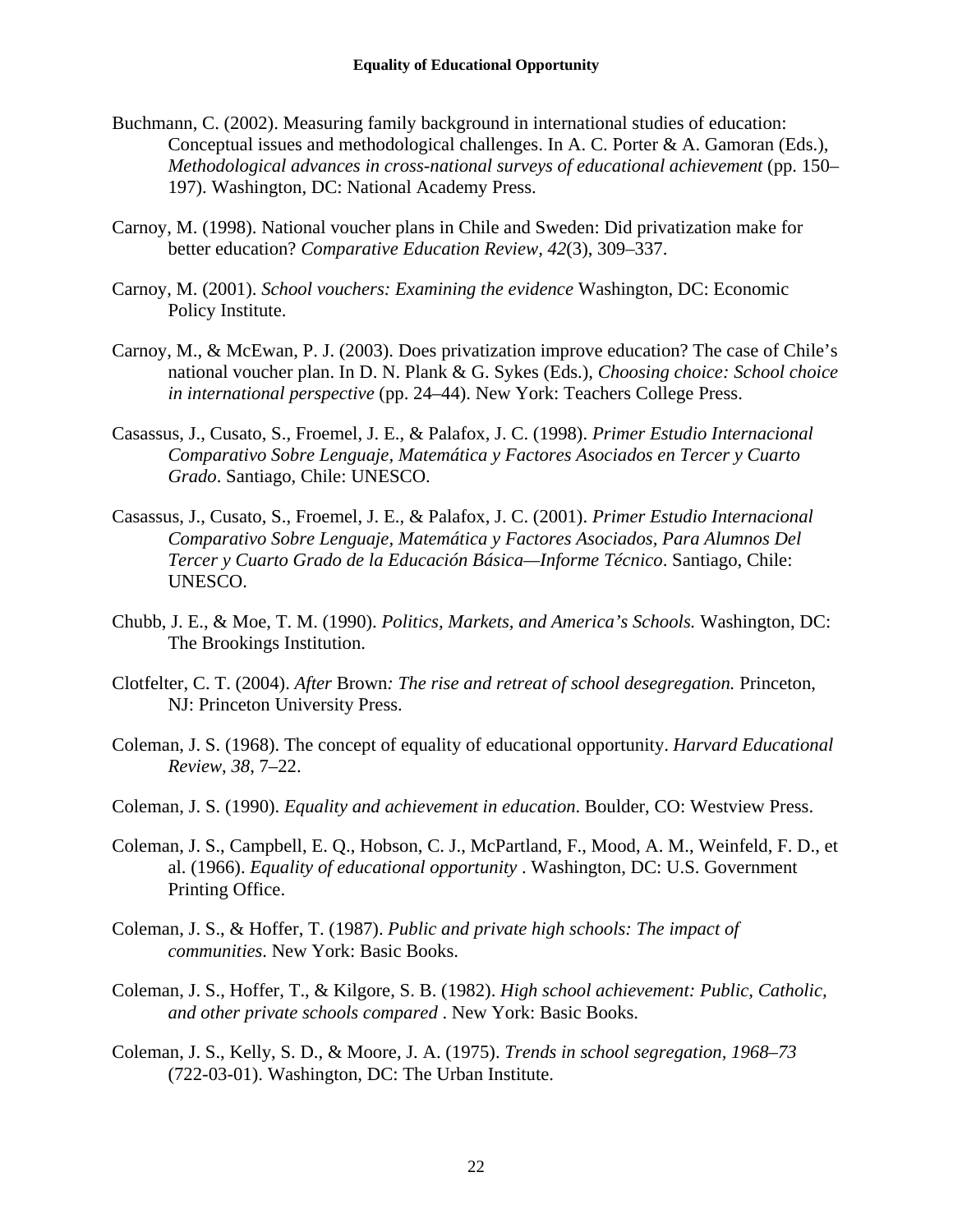- Comprehensive School Reform Quality Center. (2005). *CSRQ Center report on elementary school comprehensive school reform models*. Washington, DC: American Institutes for Research. Retrieved June 27, 2006, from <http://www.air.org/news/documents/ES%20CSRQ%20Report%20-%20Full.pdf>
- Downey, D. B., von Hippel, P. T., & Broh, B. (2004). Are schools the great equalizer? Cognitive inequality during the summer months and the school year. *American Sociological Review*, *69*(5), 613–635
- Entwisle, D. R., Alexander, K. L., & Olson, L. S. (1997). *Children, schools, and inequality.* Baltimore MD: Westview.
- Finn, J. P., & Achilles, C. M. (1999). Tennessee's class size study: Findings, implications, and misconceptions. *Educational Evaluation and Policy Analysis, 21,* 97–110.
- Fiske, E. B., & Ladd, H. F. (2000). *When schools compete: A cautionary tale*. Washington, DC: Brookings Institution Press.
- Friedman, M. (1955). The role of government in education. In R. S. Solo (Ed.). *Economics and the public interest* (pp. 123–144). New Brunswick, NJ: Rutgers University Press.
- Fuller, B. (1987). What school factors raise achievement in the developing world? *Review of Educational Research, 57,* 255–292.
- Fuller, B., & Clarke, P. (1994). Raising school effects while ignoring culture? Local conditions, and the influence of classroom tools, rules, and pedagogy. *Review of Educational Research, 64*(1), 119–157.
- Gamoran, A. (1996). Effects of schooling on children and families. In A. Booth & J. F. Dunn (Eds.), Family-school links: How do they affect educational outcomes? (pp. 107–114). Hillsdale, NJ: Erlbaum.
- Gamoran, A., & An, B. (2005). Effects of school segregation and school resources in a changing policy context. Paper presented at the meeting of the Research Committee on Social Stratification (RC28) of the International Sociological Association, Los Angeles.
- Gamoran, A., & Mare, R. D. (1989). Secondary school tracking and educational inequality: Compensation, reinforcement, or neutrality? *American Journal of Sociology, 94*(5), 1146–1183.
- Gamoran, A., Nystrand, M., Berends, M., & LePore, P. C. (1995). An organizational analysis of the effects of ability grouping. *American Educational Research Journal*, *32*, 687–715.
- Gamoran, A., Secada, W. G., & Marrett, C. B. (2000). The organizational context of teaching and learning. In M. T. Hallinan (Ed.), *Handbook of the sociology of education* (pp. 37– 63)*.* New York: Kluwer Academic/Plenum.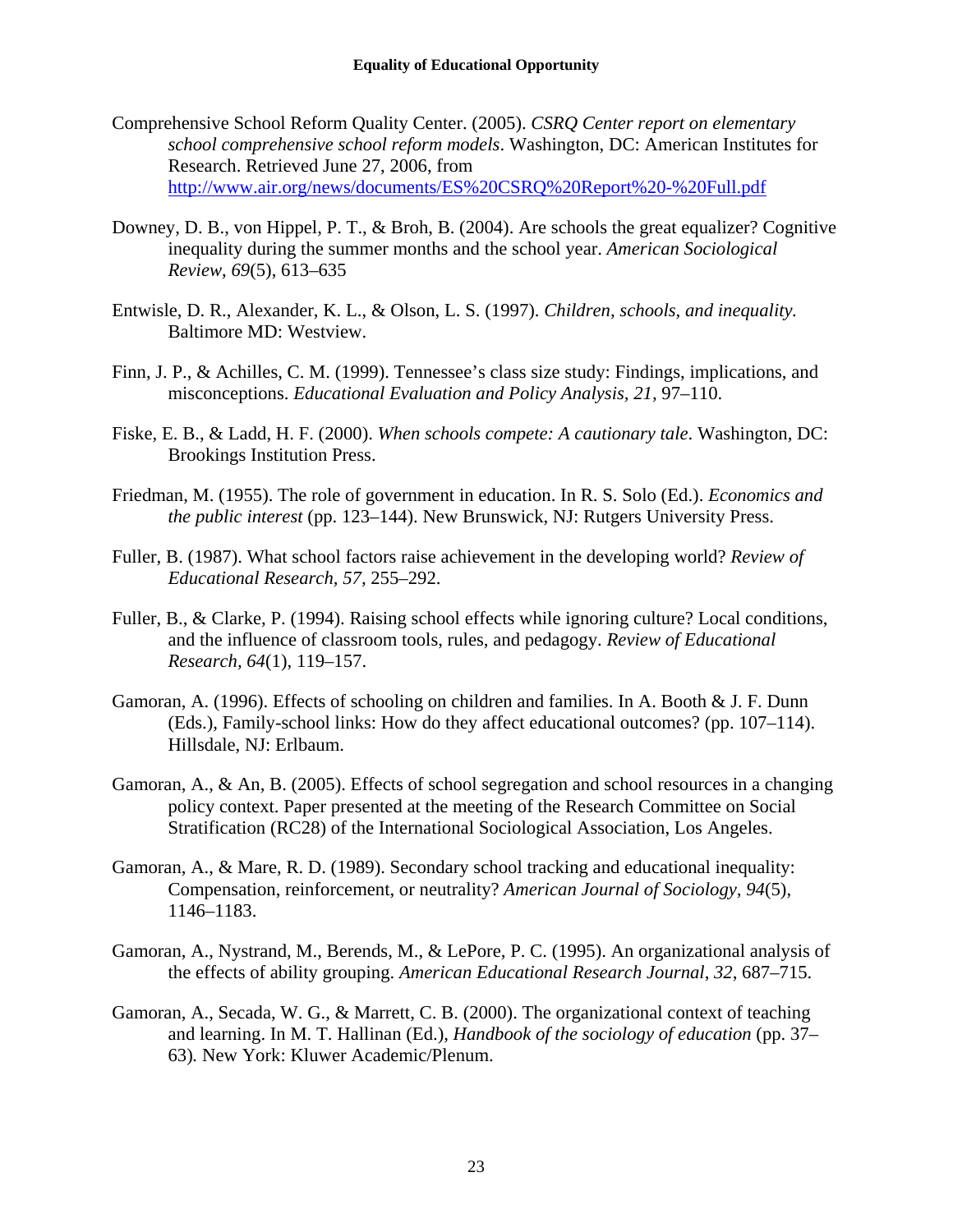- Goldhaber, D. D., & Brewer, D. J. (2000. Does teacher certification matter? High school teacher certification status and student achievement. *Educational Evaluation and Policy Analysis, 22*, 129–145.
- Greenwald, R., Hedges, L. V., & Laine, R. D. (1996a). The effect of school resources on student achievement. *Review of Educational Research, 66*, 361–396.
- Greenwald, R., Hedges, L. V., & Laine, R. D. (1996b). Interpreting research on school resources and student achievement: A rejoinder to Hanushek. *Review of Educational Research, 66*, 411–416.
- Grissmer, D., Flanagan, A., & Williamson, S. (1998). Why did the black-white score gap narrow in the 1970s and 1980s? In C. Jencks & M. Phillips (Eds.), *The black-white test score gap*  (pp. 182–226). Washington, DC: Brookings.
- Hanushek, E. A. (1979). Conceptual and empirical issues in the estimation of educational production functions *The Journal of Human Resources*, *14*, 351–388.
- Hanushek, E. A. (1989).The impact of differential expenditures on school performance. *Educational Researcher, 18*(4), 45–51.
- Hanushek, E. A. (1994). *Making schools work: Improving performance and controlling costs.*  Washington, DC: Brookings Institution.
- Hanushek, E. A. (1996). A more complete picture of school resource policies. *Review of Educational Research, 66*, 367–409.
- Hanushek, E. A. (1997). Assessing the effects of school resources on student performance: An update. *Educational Evaluation and Policy Analysis, 19,* 141–164.
- Hanushek, E. A., & Kain, J. F. (1972). On the value of equality of educational opportunity as a guide to public policy. In F. Mosteller & D. P. Moynihan (Eds.), *On equality of educational opportunity* (pp.116–145). New York: Vintage Books.
- Hanushek, E. A., & Luque, J. A. (2003). Efficiency and equity in schools around the world. *Economics of Education Review, 22*, 481–502.
- Heyneman, S. P. (1975). *Influences on academic achievement in Uganda: A "Coleman Report" from a non-industrialized society*. Unpublished doctoral dissertation, University of Chicago.
- Heyneman, S. P. (1976). A brief note on the relationship between socioeconomic status and test performance among Ugandan primary school children. *Comparative Education Review, 20,* 42–47.
- Heyneman, S. P., & Loxley, W. A., (1983). The effect of primary school quality on academic achievement across twenty-nine high and low income countries. *American Journal of Sociology, 88,* 1162–1194.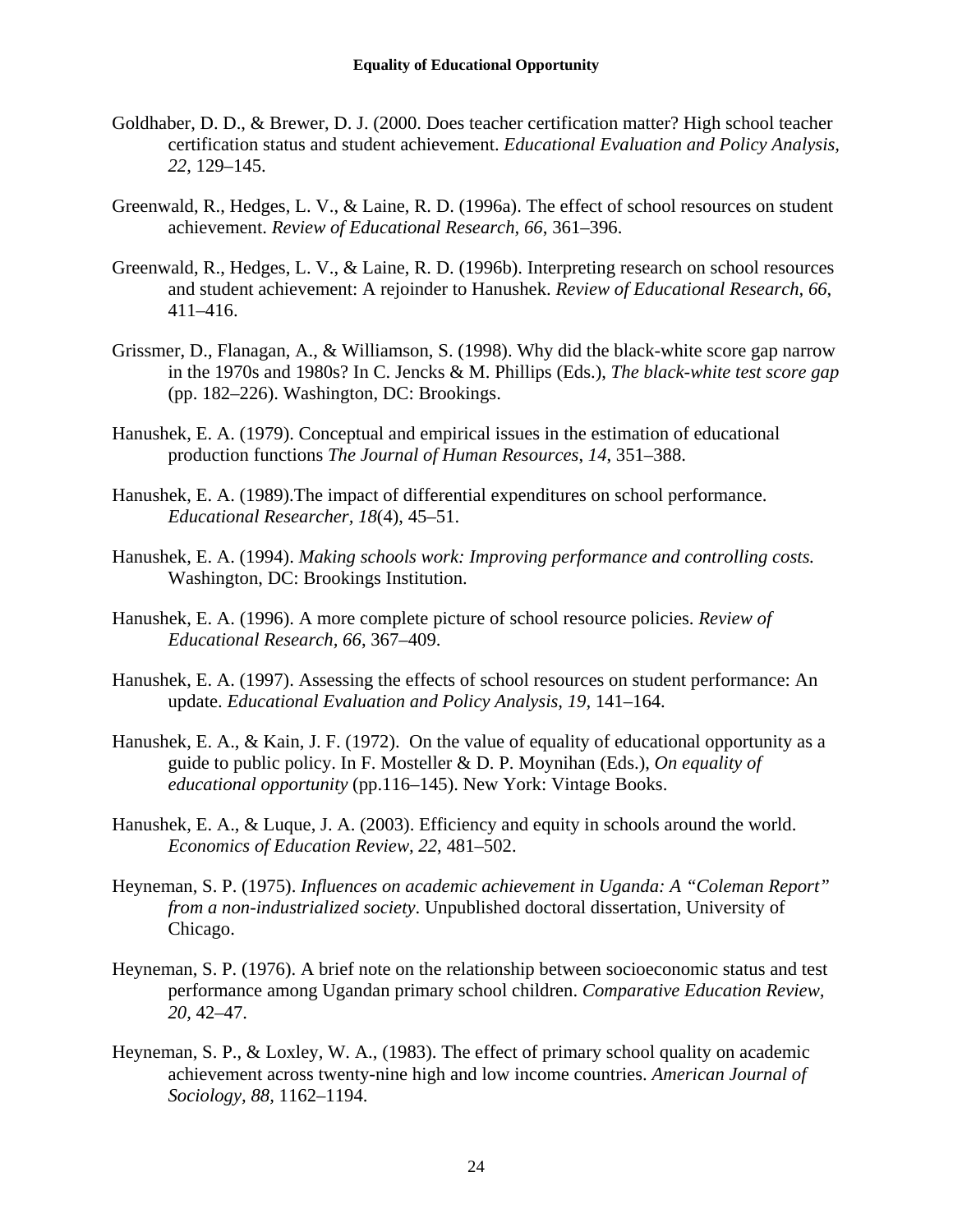- Heyns, B. (1974). Social selection and stratification within schools. *American Journal of Sociology, 74,* 1434–1451.
- Heyns, B. (1978). *Summer learning and the effects of schooling*. New York: Academic Press.
- Hodgson, G. (1975). Do schools make a difference? In D. M. Levine & M. J. Bane (Eds.), *The inequality controversy: Schooling and distributive justice* (pp. 22–44). New York: Basic Books.
- Howell, W. G. & Peterson, P. E. (2002). *The education gap: Vouchers and urban schools*. Washington, DC: Brookings Institution Press.
- Institute for Scientific Information. (1979a). *Social sciences citation index 1966–1970: 5 year cumulation.* Philadelphia: Author.
- Institute for Scientific Information. (1979b). *Social sciences citation index 1971–1975: 5 year cumulation.* Philadelphia: Author.
- Institute for Scientific Information. (1983). *Social sciences citation index 1976–1980: 5 year cumulation.* Philadelphia: Author.
- Institute for Scientific Information. (1987). *Social sciences citation index 1981–1985: 5 year cumulation.* Philadelphia: Author.
- International Monetary Fund. (2000). *The world economic outlook (WEO) database April 2000*. Retrieved June 27, 2006, from <http://www.imf.org/external/pubs/ft/weo/2000/01/data/index.htm>
- Jencks, C., & Phillips, M. (1998). *The black-white test score gap: An introduction*. In C. Jencks & M. Phillips (Eds.), *The black-white test score gap* (pp. 1–51). Washington, DC: Brookings Institution Press.
- Jencks, C., Smith, M., Acland, H., Bane, M. S., Cohen, D., Gintis, H., et al. (1972). *Inequality: A reassessment of the effect of family and schooling in America*. New York: Basic Books.
- Kozol, J. (1994). *Savage inequalities: Children in America's schools.* New York: Harper Perennial.
- Krueger, A. B., & Zhu, P. (2004a). Another look at the New York City school voucher experiment. *American Behavioral Scientist*, *47*(4), 658–698.
- Krueger, A. B., & Zhu, P. (2004b). Inefficiency, subsample selection bias, and nonrobustness: A response to Paul E. Peterson and William G. Howell. *American Behavioral Scientist*, *47*(4), 718–728.
- Lee, V. E., & Bryk, A. S. (1993). Science or policy argument? A review of the quantitative evidence in Chubb and Moe's *Politics, Markets and America's Schools*. In E. Rasell & R.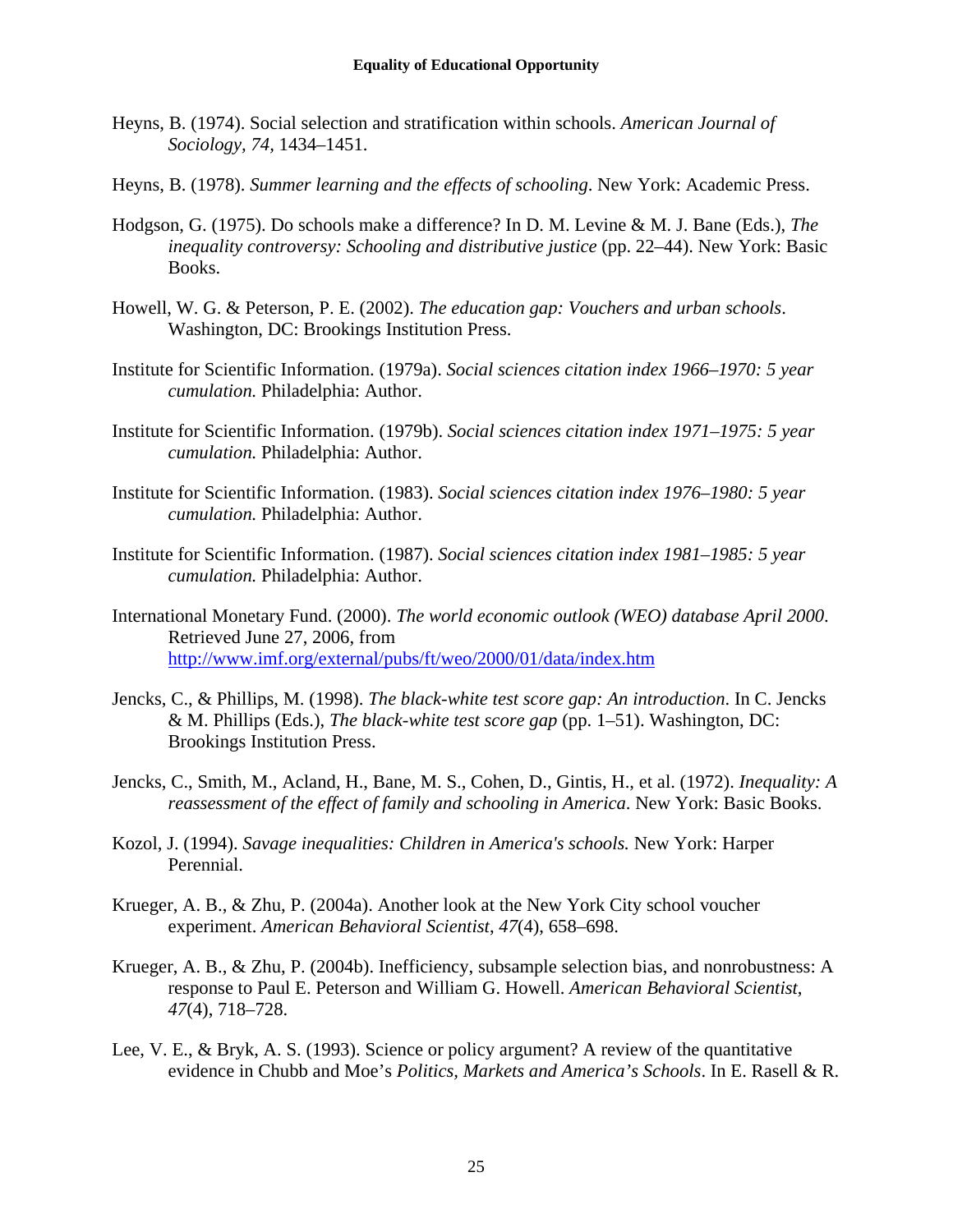Rothstein (Eds.), *School choice*: *Examining the evidence* (pp. 185–208). Washington, DC: Economic Policy Institute.

- Long, D. (2006). *School resources, school organization, autonomy, and achievement in Latin America*. Unpublished doctoral dissertation, University of Wisconsin–Madison.
- Manski, C. F. (1995). *Identification problems in the social sciences*. Cambridge, MA: Harvard University Press.
- McEwan, P. (2000). The potential impact of large-scale voucher programs. *Review of Educational Research, 70*(2), 103–149.
- Metcalf, K. K., West, S. D., Legan, N. A., Paul, K. M., & Boone, W. J. (2003). *Evaluation of the Cleveland Scholarship and Tutoring Program: Summary report 1998–2002*. Bloomington: Indiana University, School of Education.
- Montagnes, I. (2001). *Thematic studies: Textbooks and learning materials 1990–99*. Paris, France: UNESCO. Retrieved June 27, 2006, from <http://unesdoc.unesco.org/images/0012/001234/123487e.pdf>
- Mosteller, F., & Moynihan, D. P. (1972). A pathbreaking report: Further studies of the Coleman Report. In F. Mosteller & D. P. Moynihan (Eds.), *On equality of educational opportunity* (pp.3–68). New York: Vintage Books.
- No Child Left Behind Act of 2001, Pub. L. No. 107-110, 115 Stat. 1425 (2002).
- Oakes, J. (2005). *Keeping track: How schools structure inequality* (2<sup>nd</sup> ed.). New Haven, CT: Yale University Press.
- Olneck, M. R. (1993). Terms of Inclusion: Has multiculturalism redefined equality in American education? *American Journal of Education*, *101*, 234–260.
- Olson, L. (2005). Nationwide standards eyed anew. *Education Week, 25*(14), pp. 1, 24.
- Olson, L., & Hoff, D. (2005, November 30). U.S. to pilot new gauge of growth. *Education Week, 25*(13), pp.1, 16.
- Orfield, G. (2001). *Schools more separate: Consequences of a decade of resegregation.*  Cambridge, MA: Harvard University, The Civil Rights Project. Retrieved June 27, 2006, from [http://www.civilrightsproject.harvard.edu/research/deseg/](http://www.civilrightsproject.harvard.edu/research/deseg/Schools_More_Separate.pdf) [Schools\\_More\\_Separate.pdf](http://www.civilrightsproject.harvard.edu/research/deseg/Schools_More_Separate.pdf)
- Orfield, G., & Eaton, S. E. (1997). *Dismantling Desegregation: The quiet reversal of* Brown v. Board of Education*.* New York: The New Press.
- Perie, M., Moran, R., & Lutkus, A. D. (2005). *NAEP 2004 trends in academic progress: Three decades of student performance in reading and mathematics* (NCES 2005–464). Washington, DC: Government Printing Office.